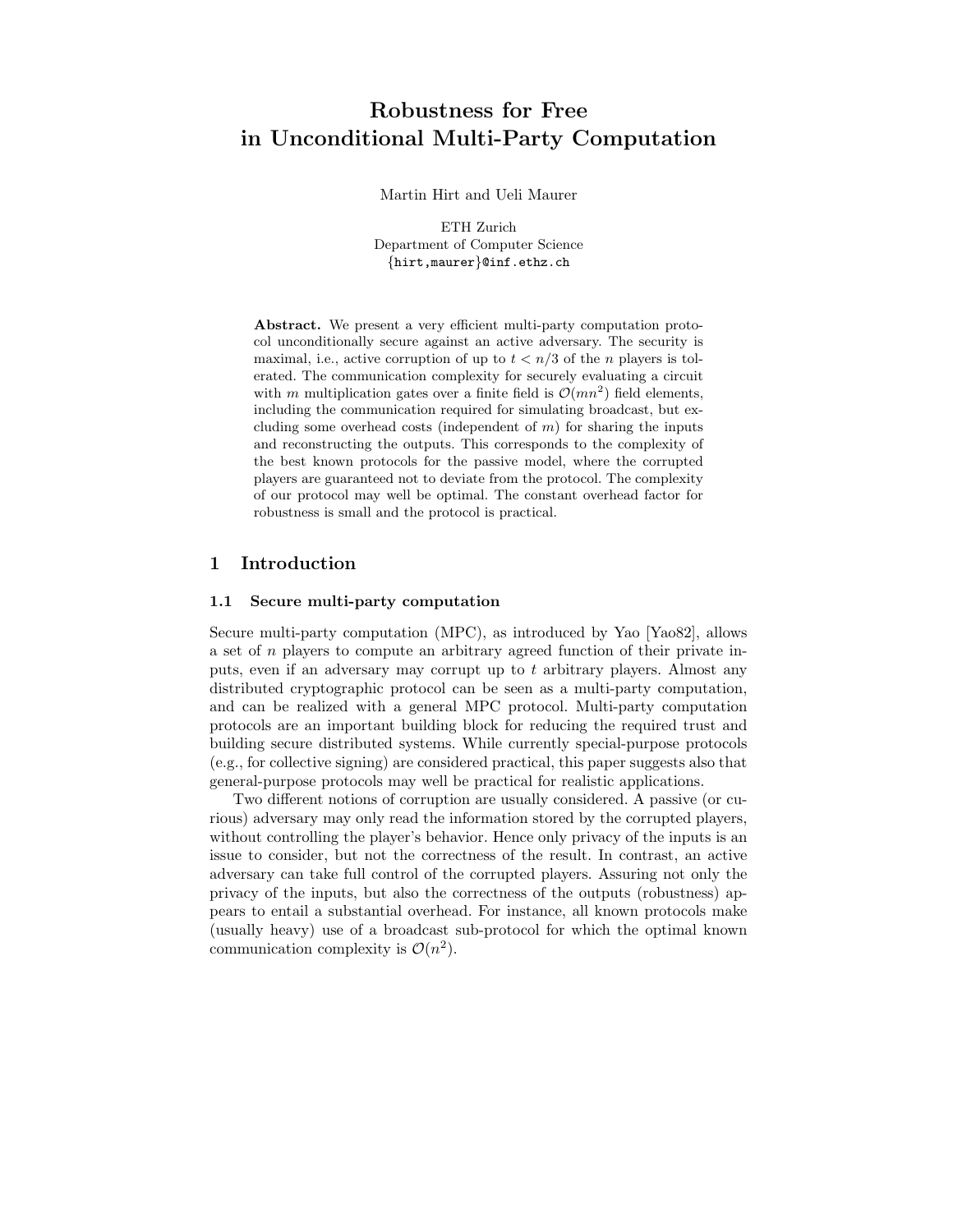We briefly review the classical results on secure MPC. Goldreich, Micali, and Wigderson [GMW87] presented a protocol, based on cryptographic intractability assumptions, which allows n players to securely compute an arbitrary function even if an active adversary corrupts any  $t < n/2$  of the players. In the securechannels model, where bilateral secure channels between every pair of players are assumed, Ben-Or, Goldwasser, and Wigderson [BGW88] and independently Chaum, Crépeau, and Damgård [CCD88] proved that unconditional security is possible if at most  $t < n/3$  of the players are corrupted. In a model where additionally physical broadcast channels are available, unconditional security is achievable if at most  $t < n/2$  players are corrupted [RB89,Bea91b,CDD<sup>+</sup>99].

#### 1.2 Previous work on efficiency

In the past, both the round complexity and the communication complexity of secure multi-party protocol were subject to many investigations: Protocols with low round complexity [BB89,BFKR90,FKN94,IK00] suffer either from an unacceptably high communication complexity (even quadratic in the number of multiplication gates), or tolerate only a very small number of cheaters.

First steps towards better communication complexity were taken by Franklin and Yung [FY92] and Gennaro, Rabin, and Rabin [GRR98], where first a private but non-resilient computation is performed (for the whole protocol in [FY92], and for a segment of the protocol in [GRR98]), and only in case of faults the computation is repeated with a slow but resilient protocol. Although this approach can improve the best-case complexity of the protocol (when no adversary is present), it cannot speed up the protocol in the presence of a malicious adversary: a single corrupted player can persistently enforce the robust but slow execution, annihilating any efficiency gain.

Recently, Hirt, Maurer, and Przydatek [HMP00] proposed a new protocol for perfectly secure multi-party computation with considerably better communication complexity than previous protocols: A set of n players can compute any function (over a finite field  $\mathbb{F}$ ) which is specified as a circuit with m multiplication gates (and any number of linear gates) by communicating  $\mathcal{O}(mn^3)$  field elements, contrasting the previously best complexity of  $\mathcal{O}(mn^6)$ . Subsequently, the same complexity was achieved by Cramer, Damgård, and Nielsen [CDN01] in the cryptographic model (where more cheaters can be tolerated).

#### 1.3 Contributions

The main open question in this line of research was whether security against active cheaters can be achieved with the same communication complexity as security against passive cheaters, namely with  $\mathcal{O}(mn^2)$ . For sufficiently large circuits, we answer this question in the affirmative: The only (and unavoidable) price for robustness is a reduction in the number of tolerable cheaters  $(t < n/3$ instead of  $t < n/2$ . The computation complexity of the new protocol is on the order of the communication complexity and hence not relevant. The achieved communication complexity of  $\mathcal{O}(mn^2)$  may well be optimal as even in the passive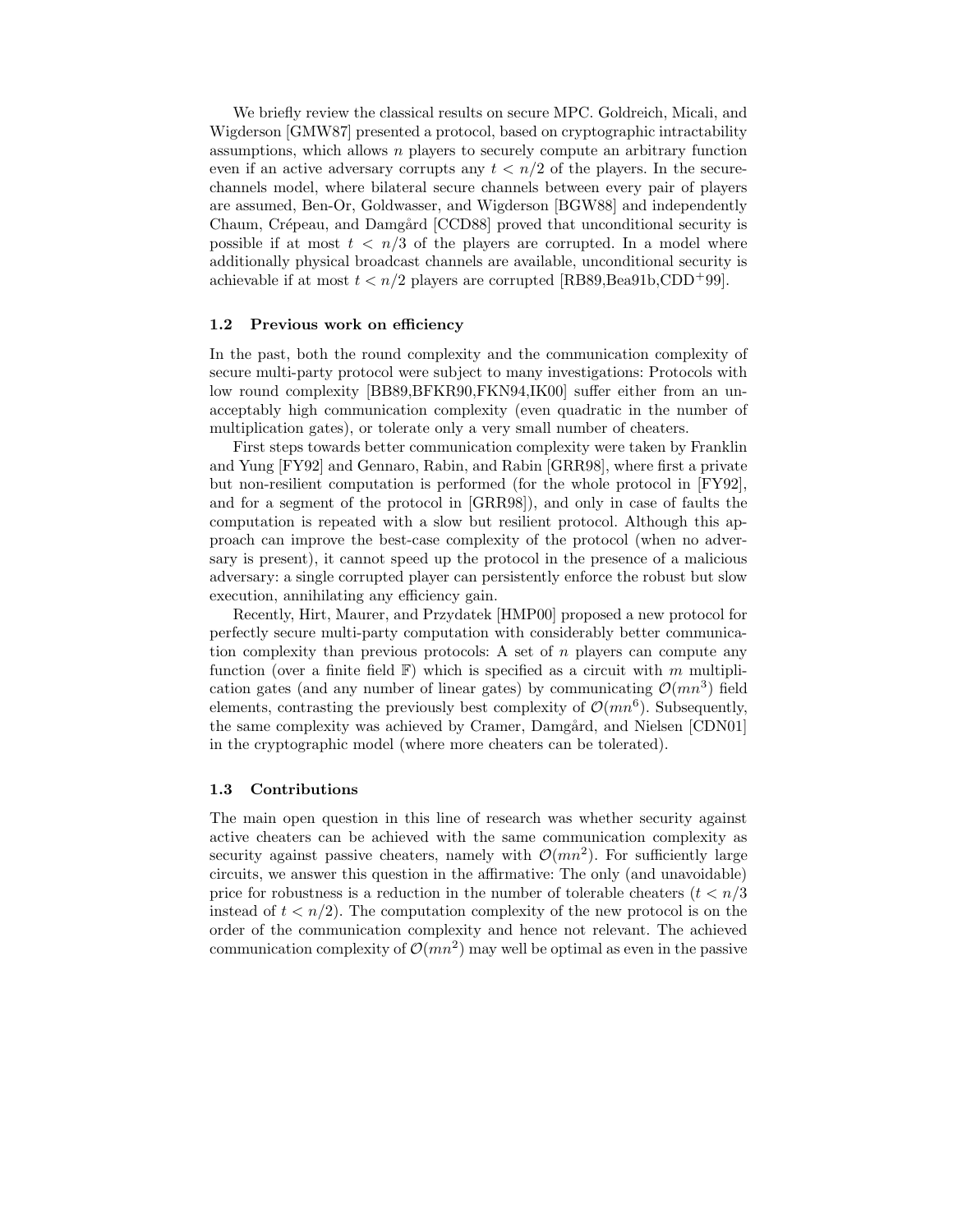model, it appears very difficult to avoid that for each multiplication gate, every player sends a value to every other player.

The new protocol uses Beaver's circuit-randomization technique [Bea91a] and the player-elimination framework from [HMP00].

# 2 Model

We consider the well-known secure-channels model as introduced in [BGW88,CCD88]: The set  $\mathcal{P} = \{P_1, \ldots, P_n\}$  of *n* players is connected by bilateral synchronous reliable secure channels. Broadcast channels are not assumed to be available. The goal of the protocol is to compute an agreed function, specified as an arithmetic circuit over a finite field  $\mathbb F$  with  $|\mathbb F| > n$ . The number of multiplication gates in the circuit is denoted by  $m$ . To each player  $P_i$  a unique public value  $\alpha_i \in \mathbb{F} \setminus \{0\}$  is assigned. The computation of the function is secure with respect to a computationally unbounded active adversary that is allowed to corrupt up to t of the players, where t is a given threshold with  $t < n/3$ . Once a player is corrupted, the adversary can read all his information and can make the player misbehave arbitrarily. We consider both static and adaptive adversaries, and distinguish both cases in the analysis whenever necessary. The security of our protocol is unconditional with an arbitrarily small probability of error. More precisely, there is an event that occurs with negligible probability, and as long as this event does not occur, the security of the protocol is perfect.

# 3 Protocol Overview

The protocol proceeds in two phases: In a preparation phase, which could actually be performed as a pre-computation independent of the circuit (except an upper bound on the number  $m$  of multiplication gates must be known),  $m$ random triples  $(a^{(i)}, b^{(i)}, c^{(i)})$  (for  $i = 1, \ldots, m$ ) with  $c^{(i)} = a^{(i)}b^{(i)}$  are t-shared among the players. In the computation phase, the circuit is evaluated gate by gate, where for each multiplication gate one shared triple from the preparation phase is used [Bea91a].

In the preparation phase, the triples are generated in a very efficient but non-robust manner (essentially with techniques from the passive protocol of [BGW88]). The generation is divided into blocks, and after each block, the consistency of all triples in this block is verified in a single verification procedure. If a block contains inconsistent triples, this is detected with overwhelming probability, and a set of two players that accuse each other of cheating is identified and eliminated from the protocol execution. The triples from the erroneous block are of course not used. At the end of the preparation phase, we have  $m$  triples that are t-shared among the set  $\mathcal{P}' \subseteq \mathcal{P}$  of remaining players, and it will be guaranteed that the number t' of corrupted players in  $\overline{P}'$  is smaller than  $(|P'|-t)/2$ , which is sufficient for evaluating the circuit.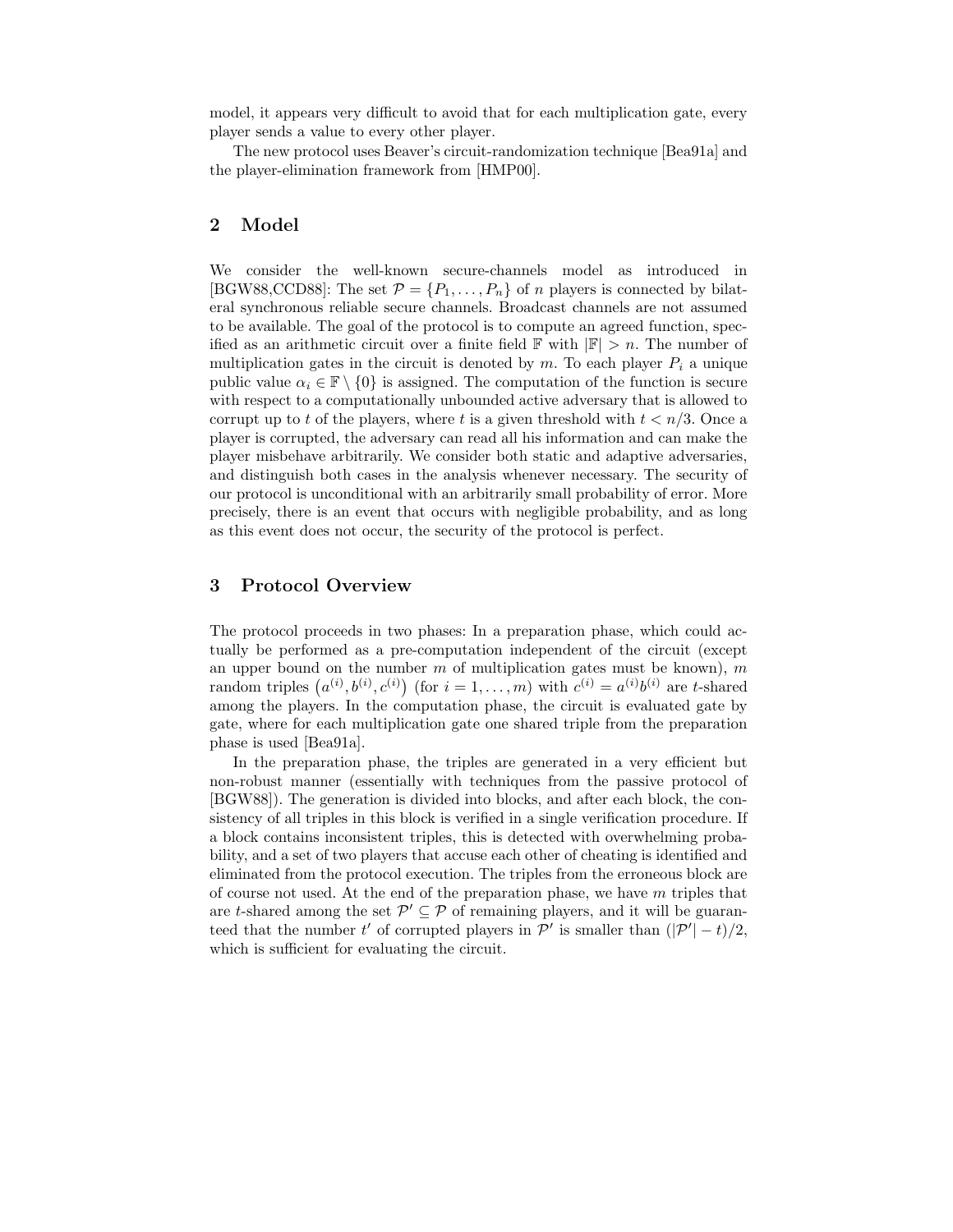In the computation stage, for every multiplication one random triple is required. Two linear combinations of the values in this triple must be reconstructed. Therefore, it is important that all triples are shared with the same degree t (for privacy), and that  $2t' < |\mathcal{P}'| - t$  (for reconstructibility).

The fault-localization procedure of the preparation phase is rather involved because it identifies a set of two players, one of whom is corrupted, whereas finding such a set of three players would be easy. However, eliminating a set of three players would violate the condition  $2t' < n' - t$ , and the t-shared triples would be useless.

As the underlying secret-sharing scheme we use the scheme of Shamir [Sha79], like in most threshold protocols: In order to  $t$ -share a value  $s$ , the dealer selects a random polynomial f of degree at most t with  $f(0) = s$ , and hands the share  $s_i = f(\alpha_i)$  to player  $P_i$  for  $i = 1, \ldots, n$ . Selecting a random polynomial of degree at most t means to select t random coefficients  $a_1, \ldots, a_t \in \mathbb{F}$  and to set  $f(x) = s + a_1x + \ldots + a_tx^t$ . We say that a value s is t-shared among the players if there exists a polynomial  $f(x)$  of degree at most t such that  $f(0) = s$  and the share  $s_i$  held by player  $P_i$  satisfies  $s_i = f(\alpha_i)$  for  $i = 1, \ldots, n$ . Such a t-shared value can be efficiently reconstructed by a set  $\mathcal{P}' \subseteq \mathcal{P}$  of players, as long as less than  $(|\mathcal{P}'|-t)/2$  of them misbehave (e.g., see [BW86]).

# 4 Preparation Phase

#### 4.1 Overview

The goal of this phase is to generate m t-shared random triples  $(a^{(i)}, b^{(i)}, c^{(i)})$ with  $c^{(i)} = a^{(i)}b^{(i)}$  in such a way that the adversary obtains no information about  $a^{(i)}$ ,  $b^{(i)}$ , and  $c^{(i)}$  (except that  $c^{(i)}$  is the product of  $a^{(i)}$  and  $b^{(i)}$ ). The generation of these triples makes extensive use of the player-elimination framework of [HMP00]:

The triples are generated in blocks of  $\ell = \lceil m/n \rceil$  triples. The triples of a block are generated (in parallel) in a non-robust manner; only at the end of the block, consistency is checked jointly for all triples of the block in a single verification procedure (fault detection). In case of an inconsistency, a set  $\mathcal{D} \subset \mathcal{P}$ of two players, at least one of whom is corrupted, is identified (fault localization) and excluded from further computations (player elimination). The triples of the failed block are discarded. Player elimination ensures that at most t blocks fail, and hence in total at most  $(n + t)$  blocks must be processed.

More precisely, the consistency verification takes place in two steps. In the first step (fault detection I), the degree of all involved sharings is verified. In other words, the players jointly verify that all sharings produced for generating the triples are of appropriate degree. The second verification step (fault detection II) is performed only if the first verification step is successful. Here, the players jointly verify that for every triple  $(a^{(i)}, b^{(i)}, c^{(i)})$ , every player shared the correct values such that  $c^{(i)} = a^{(i)}b^{(i)}$ . If a fault is detected (in either faultdetection step), then all triples in the actual block are discarded. Furthermore, a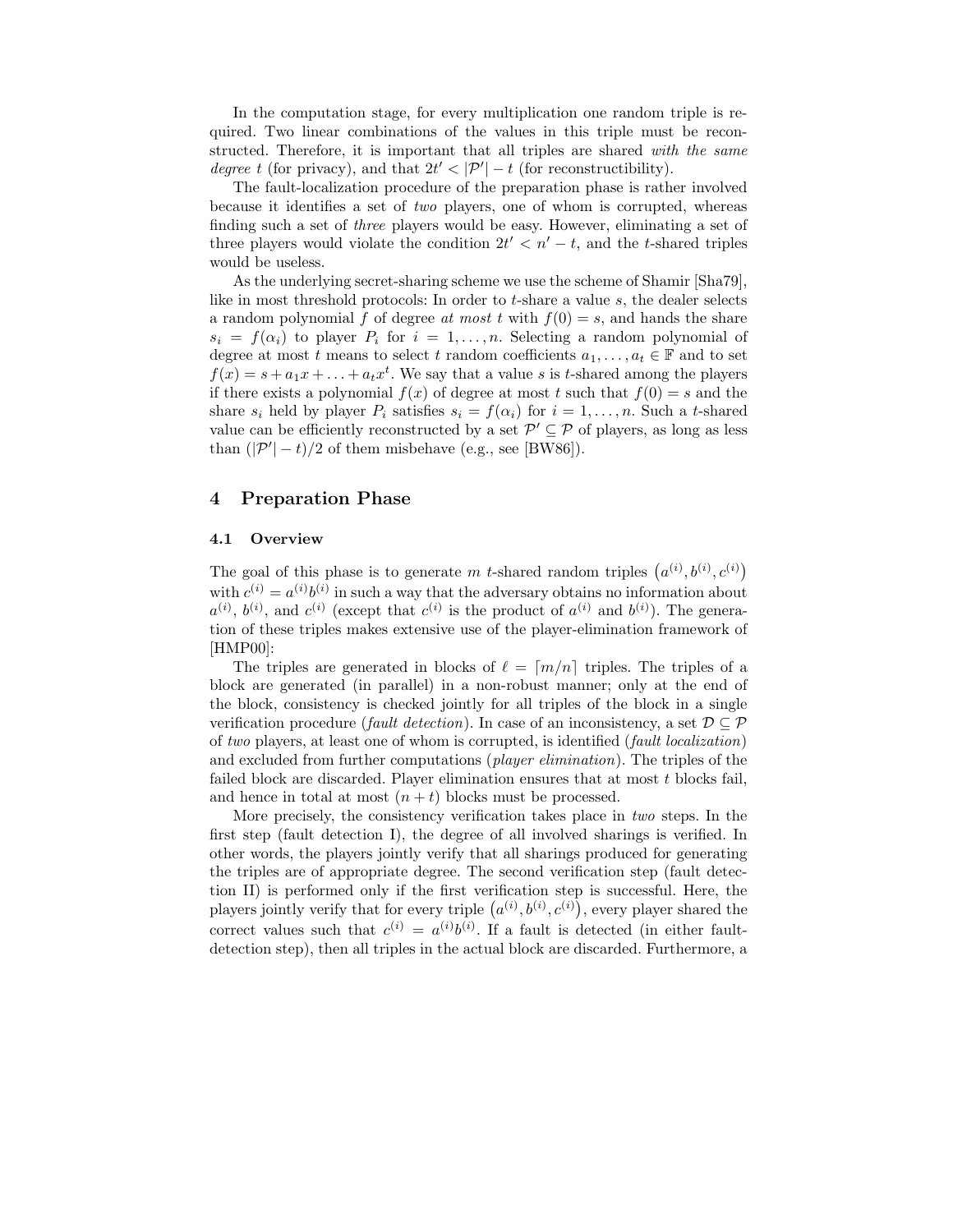set  $\mathcal{D} \subset \mathcal{P}$  of two players, one of whom is corrupted, is found (fault localization I, resp. fault localization II) and eliminated from further computations. Note that in the fault-localization procedure, the privacy of the triples is not maintained. The triples contain completely random values unrelated to all values of the actual computation.

Both verification steps use  $n$  "blinding triples", and the privacy of these triples is annihilated in the verification procedure. Therefore, in each block,  $\ell + 2n$  triples are generated. The first verification step verifies the degree of all sharings of the first  $\ell + n$  triples, using (and destroying) the remaining n triples for blinding. The second verification step verifies the first  $\ell$  triples, using the remaining n triples for blinding. Note that the second verification step requires that the sharings of all  $\ell + n$  involved triples are verified to be correct.

During the generation of the blocks, players can be eliminated. At a given step, we denote the current set of players by  $\mathcal{P}'$ , the current number of players by  $n' = |\mathcal{P}'|$ , and the maximum number of cheaters in  $\mathcal{P}'$  by t'. Without loss of generality, we assume that  $\mathcal{P}' = \{P_1, \ldots, P_{n'}\}$ . During the computation, the inequality  $2t' < n'-t$  will hold as an invariant. In the beginning,  $\mathcal{P}' = \mathcal{P}$ ,  $n' = n$ , and  $t' = t$ , and trivially  $2t' < n' - t$  is satisfied. In player elimination, n' will be decreased by 2, and  $t'$  by 1. Clearly, this preserves the invariant.

- 0. Set  $\mathcal{P}' = \mathcal{P}$ ,  $n' = n$ , and  $t' = t$ .
- 1. Repeat until *n* blocks (i.e.,  $n\ell \geq m$  triples) succeeded:
	- 1.1 Generate  $\ell + 2n'$  triples (in parallel) in a non-robust manner (Sect. 4.2).
	- 1.2 Verify the consistency of all sharings involved in the first  $\ell + n'$  triples (fault detection I, Sect. 4.3). If a fault is detected, identify a set  $\mathcal{D} \subseteq \mathcal{P}'$ of two players such that at least one player in  $D$  is a cheater, and set  $\mathcal{P}'$ to  $\mathcal{P}' \setminus D$ , n' to  $n' - 2$  and t' to  $t' - 1$  (fault localization I).
	- 1.3 If no fault was detected in Step 1.2, then verify that in the first  $\ell$  triples, every player shared the correct values (fault detection II, Sect. 4.4). If a fault is detected, identify a set  $\mathcal{D} \subseteq \mathcal{P}'$  of two players, at least one of whom is corrupted, and set  $\mathcal{P}'$  to  $\mathcal{P}' \setminus D$ , n' to  $n' - 2$  and t' to  $t' - 1$ (fault localization II).
	- 1.4 If both verification steps were successful, then the generation of the block was successful, and the first  $\ell$  triples can be used. If either verification procedure failed, then all triples of the actual block are discarded.

#### 4.2 Generate one *t*-shared triple  $(a, b, c)$

The purpose of this protocol is to generate one t-shared triple  $(a, b, c)$ , where  $c = ab$ . The generation of this triple is non-robust: verification will take place only at the end of the block. In particular, in order to share a value, the dealer simply computes the shares and sends them to the players; the consistency verification of the sent shares is delayed.

The generation of the triple is straight-forward: First, the players jointly generate  $t'$ -sharings of two random values a and b. This is achieved by having every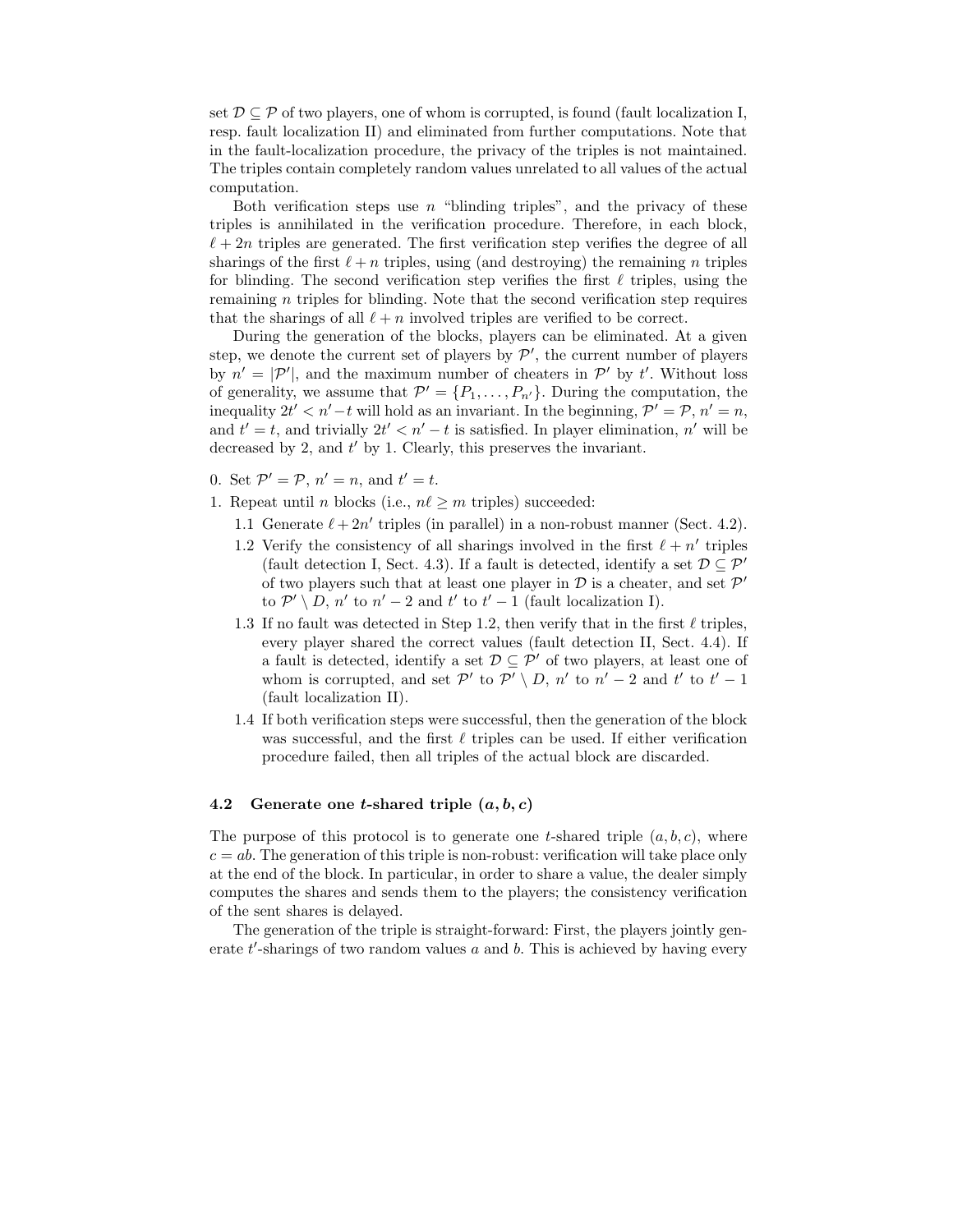player share two random values, one for  $a$  and one for  $b$ , which are then summed up. Then, a t'-sharing of  $c = ab$  is computed along the lines of [BGW88,GRR98] (passive model): Every player computes the product of his share of a and his share of b. These product shares define a  $2t'$ -sharing of c, and c can be computed by Lagrange interpolation. This interpolation is a linear function on the product shares. Hence, a  $t'$ -sharing of  $c$  can be computed as a linear combination of  $t'$ -sharings of the product shares. Finally, the degrees of the sharings of  $a$ , b, and c must be increased from  $t'$  to t. In order to do so, the players jointly generate three random sharings of 0, each with degree  $t$ , and add one of them to the  $t'$ -sharings of  $a, b$ , and  $c$ , respectively. These random  $t$ -sharings of 0 are generated by first selecting a random  $t - 1$ -sharing of a random value, and then multiplying this polynomial by the monomial  $x$ .

Note that the protocol for computing a sharing of  $c = ab$  relies on the fact that the degree of the sharings of  $a$  and  $b$  is less than one third of the number of actual players, and it would not work if  $a$  and  $b$  would be shared with degree t for  $3t \geq n'$ . On the other hand, it is important that finally the sharings of all blocks have the same degree (otherwise the multiplication protocol of Section 5 would leak information about the factors), and  $t'$  can decrease from block to block. Therefore, first the triple is generated with degree  $t'$ , and then this degree is increased to t.

#### Protocol "Generate"

We give the exact protocol for generating one t-shared triple  $(a, b, c)$ :

- 1. The players jointly generate  $t'$ -sharings of random values  $a$  and  $b$ :
	- 1.1 Every player  $P_i \in \mathcal{P}'$  selects two random degree-t' polynomials  $\widetilde{f}_i(x)$  and  $\widetilde{g}_i(x)$ , and hands the shares  $\widetilde{a}_{ij} = \widetilde{f}_i(\alpha_j)$  and  $\widetilde{b}_{ij} = \widetilde{g}_i(\alpha_j)$  to player  $P_j$ for  $j = 1, \ldots, n'$ .
	- 1.2 The polynomial for sharing a is  $\tilde{f}(x) = \sum_{i=1}^{n'} \tilde{f}_i(x)$  (thus  $a = \tilde{f}(0)$ ), and the polynomial for sharing b is  $\widetilde{g}(x) = \sum_{i=1}^{n'} \widetilde{g}_i(x)$  (thus  $b = \widetilde{g}(0)$ ), and every player  $P_j \in \mathcal{P}'$  computes his shares of a and b as

$$
\widetilde{a}_j = \sum_{i=1}^{n'} \widetilde{a}_{ij}
$$
, and  $\widetilde{b}_j = \sum_{i=1}^{n'} \widetilde{b}_{ij}$ .

- 2. The players jointly compute a  $t'$ -sharing of  $c = ab$ :
	- 2.1 Every player  $P_i \in \mathcal{P}'$  computes his product share  $\widetilde{e}_i = \widetilde{a}_i \widetilde{b}_i$ , and shares it among the players with the random degree-t' polynomial  $\widetilde{h}_i(x)$  (with  $\widetilde{h}_i(0) = \widetilde{e}_i$ , i.e., sends the share  $\widetilde{e}_{ij} = \widetilde{h}_i(\alpha_j)$  to player  $P_j$  for  $j =$  $1, \ldots, n'$ .
	- 2.2 Every player  $P_j$  computes his share  $\tilde{c}_j$  of c as

$$
\widetilde{c}_j = \sum_{i=1}^{n'} w_i \widetilde{e}_{ij}, \text{ where } w_i = \prod_{\substack{j=1 \ j \neq i}}^{n'} \frac{\alpha_j}{\alpha_j - \alpha_i}.
$$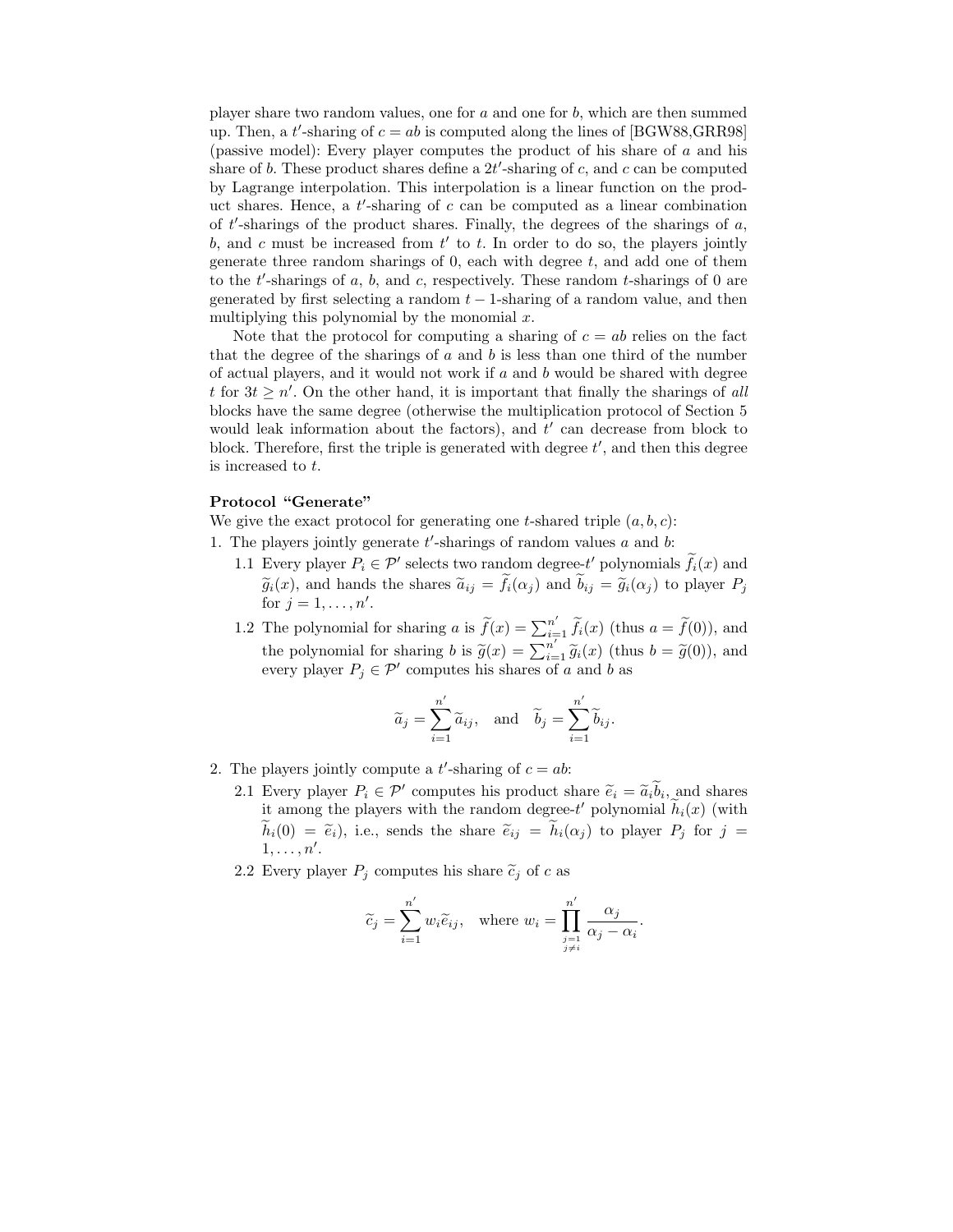- 3. The players jointly increase the degree of the sharings of  $a, b$ , and  $c$  to  $t$  (this step is performed only if  $t' < t$ :
	- 3.1 Every player  $P_i \in \mathcal{P}'$  selects three polynomials  $\bar{f}_i(x)$ ,  $\bar{g}_i(x)$ ,  $\bar{h}_i(x)$  of degree  $t-1$  at random, and sends the shares  $\bar{a}_{ij} = \bar{f}_i(\alpha_j)$ ,  $\bar{b}_{ij} = \bar{g}_i(\alpha_j)$ , and  $\bar{c}_{ij} = \bar{h}_i(\alpha_j)$  to player  $P_j$  for  $j = 1, \ldots, n'$ .
	- 3.2 Every player  $P_j \in \mathcal{P}'$  computes his t-shares  $a_j$ ,  $b_j$ , and  $c_j$  of a, b, and c, respectively, as follows:

$$
a_j = \widetilde{a}_j + \alpha_j \sum_{i=1}^{n'} \bar{a}_{ij}, \quad b_j = \widetilde{b}_j + \alpha_j \sum_{i=1}^{n'} \bar{b}_{ij}, \quad c_j = \widetilde{c}_j + \alpha_j \sum_{i=1}^{n'} \bar{c}_{ij}.
$$

## Analysis

At the end of the block, two verifications will take place: First, it will be verified that the degree of all sharings is as required  $(t'$ , respectively  $t - 1$ , Section 4.3). Second, it will be verified that in Step 2.1, every player  $P_i$  indeed shares his correct product share  $\tilde{e}_i = \tilde{a}_i b_i$  (Section 4.4). In the sequel, we analyze the security of the above protocol under the assumption that these two conditions are satisfied.

After Step 1, obviously the assumption that the degree of all sharings is as required immediately implies that the resulting shares  $\tilde{a}_1, \ldots, \tilde{a}_{n'}$  (respectively  $\widetilde{b}_1, \ldots, \widetilde{b}_{n'}$  lie on a polynomial of degree  $t'$ , and hence define a valid sharing. Furthermore, if at least one player in  $P_i \in \mathcal{P}'$  honestly selected *random* polynomials  $f_i(x)$  and  $\tilde{g}_i(x)$ , then a and b are random and unknown to the adversary.

In Step 2, we need the observation that  $c$  can be computed by Lagrange interpolation [GRR98]:

$$
c = \sum_{i=1}^{n'} w_i \widetilde{e}_i, \quad \text{where } w_i = \prod_{\substack{j=1 \ j \neq i}}^{n'} \frac{\alpha_j}{\alpha_j - \alpha_i}.
$$

Assuming that every player  $P_i$  really shares his correct product share  $\tilde{e}_i$  with a polynomial  $\widetilde{h}_i(x)$  of degree t', it follows immediately that the polynomial  $\widetilde{h}(x) = \sum_{i=1}^{n'} w_i \widetilde{h}_i(x)$  is also of degree t' and furthermore  $\sum_{i=1}^{n'} w_i \widetilde{h}_i(x)$  is also of degree  $t'$ , and furthermore

$$
\widetilde{h}(0) = \sum_{i=1}^{n'} w_i \widetilde{h}_i(0) = \sum_{i=1}^{n'} w_i \widetilde{e}_i = c.
$$

The privacy is guaranteed because the adversary does not obtain information about more than t' shares of any polynomial  $\widetilde{h}_i(x)$  (for any  $i = 1, \ldots, n'$ ).

Step 3 is only performed if  $t' < t$ . Assuming that the polynomials  $\bar{f}_i(x)$ ,  $\bar{g}_i(x)$ , and  $\bar{h}_i(x)$  of every player  $P_i \in \mathcal{P}'$  have degree at most  $t-1$ , it immediately follows that all the polynomials defined as

$$
\bar{f}(x) = \sum_{i=1}^{n'} \bar{f}_i(x), \quad \bar{g}(x) = \sum_{i=1}^{n'} \bar{g}_i(x), \quad \bar{h}(x) = \sum_{i=1}^{n'} \bar{h}_i(x)
$$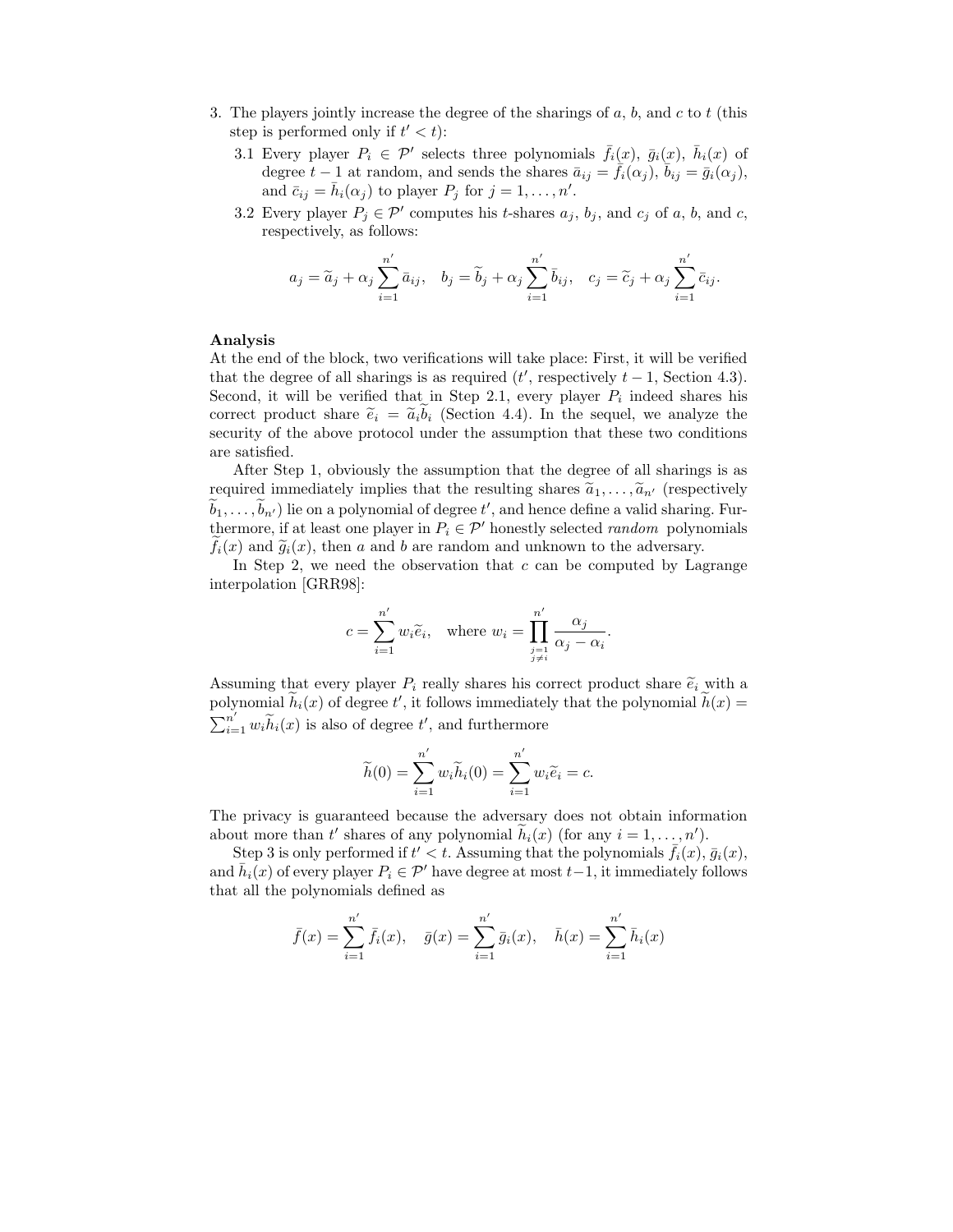also all have degree at most  $t-1$ . Hence, the polynomials  $x\bar{f}(x)$ ,  $x\bar{q}(x)$ , and  $xh(x)$  have degree at most t, and they all share the secret 0. Thus, the sums  $\tilde{f}(x) + x\bar{f}(x), \tilde{g}(x) + x\bar{g}(x)$ , and  $\tilde{h}(x) + x\bar{h}(x)$  are of degree t and share a, b, and c, respectively. The privacy of the protocol is obvious for  $t' \leq t - 1$ .

We briefly analyze the communication complexity of the above protocol: Every sharing requires n field elements to be sent, and in total there are  $6n$ sharings, which results in a total of  $6n^2$  field elements to be communicated per triple.

#### 4.3 Verification of the degrees of all sharings in a block

The goal of this fault-detection protocol is to verify the degree of the sharings of  $\ell + n'$  triples in a single step, using (and destroying) another n' triples.

The basic idea of this protocol is to verify the degree of a random linear combination of the polynomials. More precisely, every player distributes a random challenge vector of length  $\ell + n'$  with elements in  $\mathbb{F}$ , and the corresponding linear combinations of each involved polynomial is reconstructed towards the challenging player, who then checks that the resulting polynomial is of appropriate degree. In order to preserve the privacy of the involved polynomials, for each verifier one additional blinding polynomial of appropriate degree is added. If a verifier detects a fault (i.e., one of the linearly combined polynomials has too high degree), then the triples of the actual block are discarded, and in a fault-localization protocol, a set  $\mathcal{D} \subseteq \mathcal{P}'$  of two players, at least one of whom is corrupted, is found and eliminated.

#### Protocol "Fault-detection I"

The following steps for verifying the degree of all sharings in one block are performed in parallel, once for every verifier  $P_v \in \mathcal{P}'$ :

- 1. The verifier  $P_v$  selects a random vector  $[r_1, \ldots, r_{\ell+n'} ]$  with elements in F and sends it to each player  $P_j \in \mathcal{P}'$ .
- 2. Every player  $P_j$  computes and sends to  $P_v$  the following corresponding linear combinations (plus the share of the blinding polynomial) for every  $i=1,\ldots,n'$ :

$$
\widetilde{a}_{ij}^{(\varSigma)} = \sum_{k=1}^{\ell+n'} r_k \widetilde{a}_{ij}^{(k)} + \widetilde{a}_{ij}^{(\ell+n'+v)} \qquad \bar{a}_{ij}^{(\varSigma)} = \sum_{k=1}^{\ell+n'} r_k \bar{a}_{ij}^{(k)} + \bar{a}_{ij}^{(\ell+n'+v)}
$$
\n
$$
\widetilde{b}_{ij}^{(\varSigma)} = \sum_{k=1}^{\ell+n'} r_k \widetilde{b}_{ij}^{(k)} + \widetilde{b}_{ij}^{(\ell+n'+v)} \qquad \bar{b}_{ij}^{(\varSigma)} = \sum_{k=1}^{\ell+n'} r_k \bar{b}_{ij}^{(k)} + \bar{b}_{ij}^{(\ell+n'+v)}
$$
\n
$$
\widetilde{c}_{ij}^{(\varSigma)} = \sum_{k=1}^{\ell+n'} r_k \widetilde{c}_{ij}^{(k)} + \widetilde{c}_{ij}^{(\ell+n'+v)} \qquad \bar{c}_{ij}^{(\varSigma)} = \sum_{k=1}^{\ell+n'} r_k \bar{c}_{ij}^{(k)} + \bar{c}_{ij}^{(\ell+n'+v)}
$$

3.  $P_v$  verifies whether for each  $i = 1, \ldots, n'$ , the shares  $\tilde{a}_{i_1}^{(\varSigma)}, \ldots, \tilde{a}_{i_{n'}}^{(\varSigma)}$  lie on a polynomial of degree at most  $t'$ . The same verification is performed for the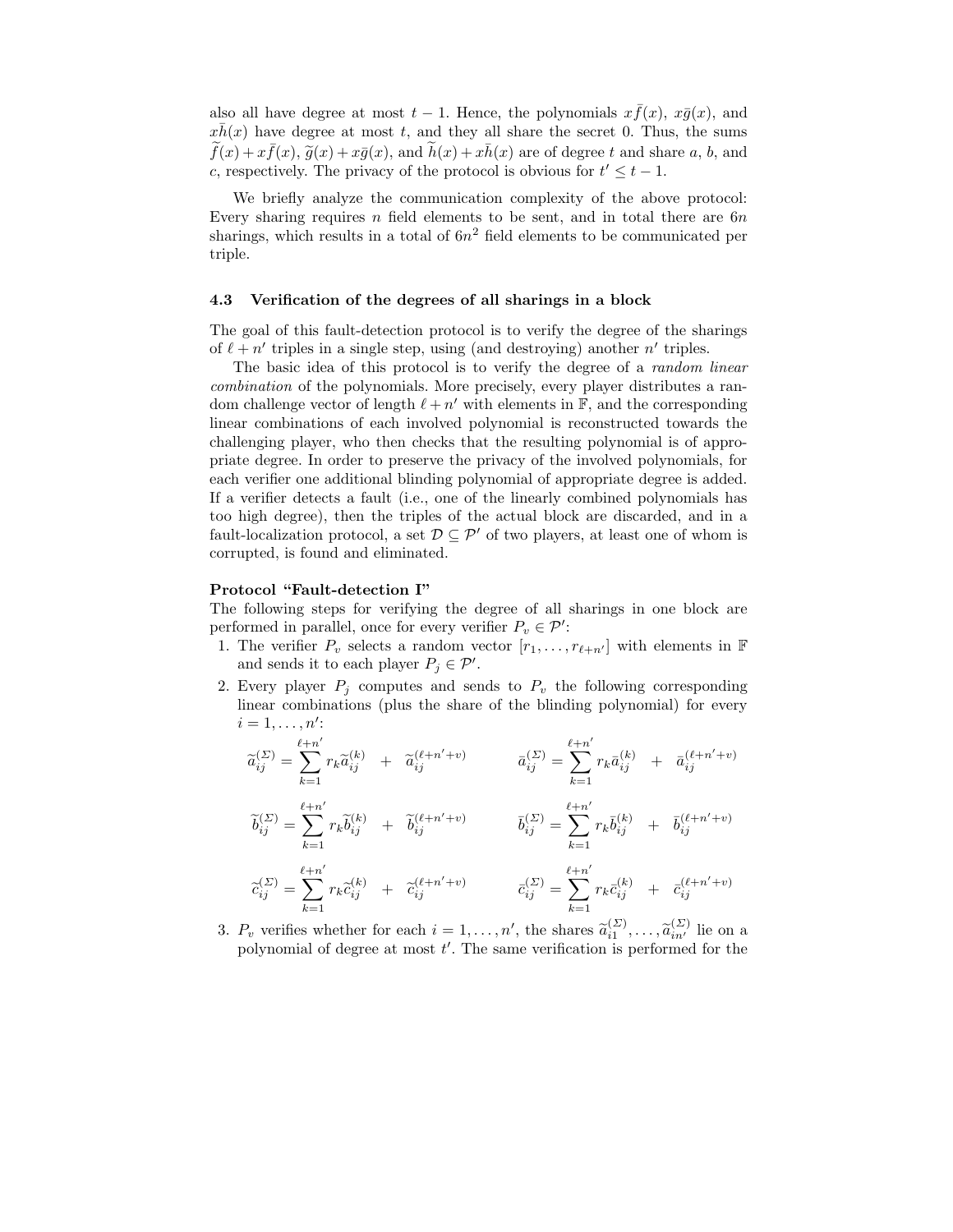shares  $\tilde{b}_{i1}^{(\varSigma)}, \ldots, \tilde{b}_{in'}^{(\varSigma)}$  and for the shares  $\tilde{c}_{i1}^{(\varSigma)}, \ldots, \tilde{c}_{in'}^{(\varSigma)}$ , for  $i = 1, \ldots, n'$ . Furthermore,  $P_v$  verifies whether for each  $i = 1, \ldots, n'$ , the shares  $\bar{a}_{i1}^{(\varSigma)}, \ldots, \bar{a}_{in'}^{(\varSigma)}$ lie on a polynomial of degree at most t−1. The same verification is performed for the shares  $\bar{b}_{i1}^{(\varSigma)}, \ldots, \bar{b}_{in'}^{(\varSigma)}$  and for the shares  $\bar{c}_{i1}^{(\varSigma)}, \ldots, \bar{c}_{in'}^{(\varSigma)}$  for  $i = 1, \ldots, n'$ .

4. Finally,  $P<sub>v</sub>$  broadcasts (using an appropriate sub-protocol) one bit according to whether all the  $6n'$  verified polynomials have degree at most  $t'$ , respectively  $t-1$  (confirmation), or at least one polynomial has too high degree (complaint).

#### Protocol "Fault-localization I"

This protocol is performed if and only if at least one verifier has broadcasts a complaint in Step 4 of the above fault-detection protocol. We denote with  $P_v$ the verifier who has reported a fault. If there are several such verifiers, the one with the smallest index  $v$  is selected.

- 5. The verifier  $P_v$  selects one of the polynomials of too high degree and broadcasts the location of the fault, consisting of the index  $i$  and the "name" of the sharing  $(\tilde{a}, \tilde{b}, \tilde{c}, \bar{a}, \bar{b}, \text{ or } \bar{c})$ . Without loss of generality, we assume that the fault was observed in the sharing  $\tilde{a}_{i1}^{(\Sigma)}, \ldots, \tilde{a}_{in'}^{(\Sigma)}$ .
- 6. The owner  $P_i$  of this sharing (i.e., the player who acted as dealer for this sharing) sends to the verifier  $P_v$  the correct linearly combined polynomial  $\widetilde{f}_i^{(\varSigma)}(x) = \sum_{k=1}^{\ell+n'} r_k \widetilde{f}_i^{(k)}(x) + \widetilde{f}_i^{(\ell+n'+v)}(x).$
- 7.  $P_v$  finds the (smallest) index j such that  $\tilde{a}_{ij}^{(\Sigma)}$  (received from  $P_j$  in Step 2) does not lie on the polynomial  $\tilde{f}_i^{(\varSigma)}(x)$  (received from the owner  $P_i$  in Step 6), and broadcasts j among the players in  $\mathcal{P}'$ .
- 8. Both  $P_i$  and  $P_j$  send the list  $\tilde{a}_{ij}^{(1)}, \ldots, \tilde{a}_{ij}^{(\ell+n')}, \tilde{a}_{ij}^{(\ell+n'+v)}$  to  $P_v$ .
- 9.  $P_v$  verifies that the linear combination  $[r_1, \ldots, r_{\ell+n'}]$  applied to the values received from  $P_i$  is equal to  $\tilde{f}_i^{(\Sigma)}(\alpha_j)$ . Otherwise,  $P_v$  broadcasts the index *i*, and the set of players to be eliminated is  $\mathcal{D} = \{P_i, P_v\}$ . Analogously,  $P_v$ verifies the values received from  $P_j$  to be consistent with  $\tilde{a}_{ij}^{(\Sigma)}$  received in Step 2, and in case of failure broadcasts the index j, and  $\mathcal{D} = \{P_j, P_v\}.$
- 10.  $P_v$  finds the (smallest) index k such that the values  $\tilde{a}_{ij}^{(k)}$  received from  $P_i$ and  $P_j$  differ, and broadcasts k and both values  $\tilde{a}_{ij}^{(k)}$  from  $P_i$  and  $\tilde{a}_{ij}^{(k)}$  from  $P_i$ .
- 11. Both  $P_i$  and  $P_j$  broadcast their value of  $\tilde{a}_{ij}^{(k)}$ .
- 12. If the values broadcast by  $P_i$  and  $P_j$  differ, then the localized set is  $\mathcal{D} =$  $\{P_i, P_j\}$ . If the value broadcast by  $P_i$  differs from the value that  $P_v$  broadcast (and claimed to be the value received from  $P_i$ ), then  $\mathcal{D} = \{P_i, P_v\}$ . Else,  $\mathcal{D} = \{P_i, P_v\}.$

#### Analysis

It follows from simple algebra that if all players are honest, then the above fault-detection protocol will always pass. On the other hand, if at least one of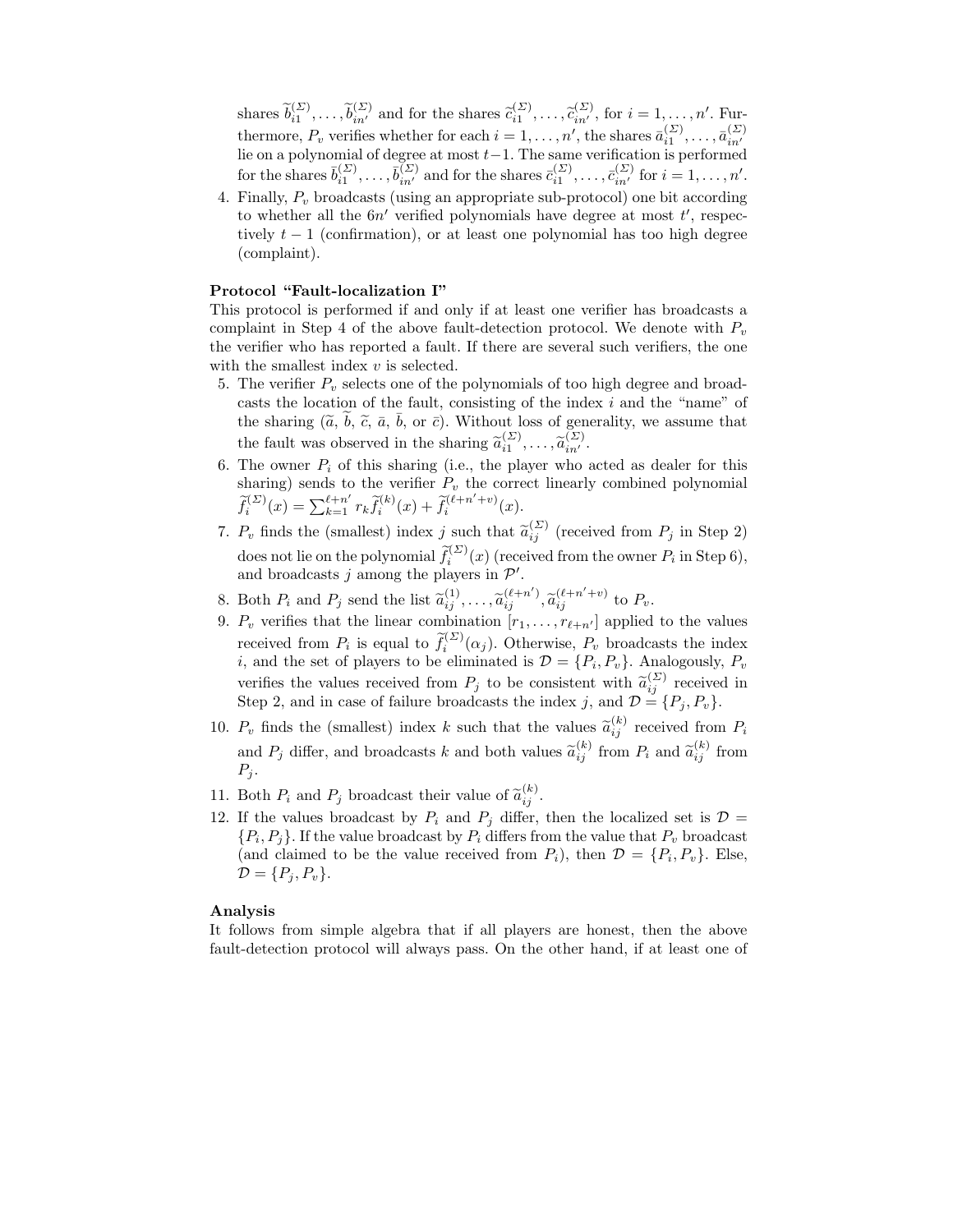the involved sharings (in any of the  $l+n'$  triples) has too high degree, then every honest verifier will detect this fault with probability at least  $1 - 1/|\mathbb{F}|$ .

The correctness of the fault-localization protocol can be verified by inspection. There is no privacy issue; the generated triples are discarded.

The fault-detection protocol requires  $n(n(\ell + n) + 6n^2) = n^2\ell + 7n^3$  field elements to be sent and  $n$  bits to be broadcast. For fault localization, up to  $n + 2(\ell + n + 1) = 2\ell + 3n + 2$  field elements must be sent and  $2\log n + \log 6 +$  $\log(\ell + n + 1) + 4 \log |\mathbb{F}|$  bits must be broadcast.

#### 4.4 Verification that all players share the correct product shares

It remains to verify that in each triple  $k = 1, \ldots, \ell$ , every player  $P_i$  shared the correct product share  $\tilde{e}_i^{(k)} = \tilde{a}_i^{(k)} \tilde{b}_i^{(k)}$  (Step 2.1 of protocol Generate). Since it is already verified that the sharings of all factor shares are of degree  $t'$ , it is sufficient to verify that the shares  $\tilde{e}_1^{(k)}, \ldots, \tilde{e}_{n'}^{(k)}$  lie on a polynomial of degree at most  $2t'$ . Note that the at least  $n'-t' > 2t''$  shares of the honest players uniquely define this polynomial. The key idea of this verification protocol is the same as in the previous verification protocol: Every verifier  $P<sub>v</sub>$  distributes a random challenge vector, and the corresponding linear combination of the polynomials (plus one blinding polynomial) is opened towards  $P_v$ . If a fault is detected, then a set  $\mathcal D$  of two players (one of whom is corrupted) can be found with the fault-localization protocol.

#### Protocol "Fault-detection II"

The following steps are performed for each verifier  $P_v \in \mathcal{P}'$  in parallel.

- 1. The verifier  $P_v$  selects a random vector  $[r_1, \ldots, r_\ell]$  with elements in F and sends it to each player  $P_j \in \mathcal{P}'$ .
- 2. Every player  $P_i$  computes and sends to  $P_v$  the following linear combinations (with blinding) for every  $i = 1, \ldots, n'$ :

$$
\widetilde{e}_{ij}^{(\varSigma)} = \sum_{k=1}^{\ell} r_k \widetilde{e}_{ij}^{(k)} + \widetilde{e}_{ij}^{(\ell+v)}.
$$

3.  $P_v$  verifies whether for each  $i = 1, \ldots, n'$  the shares  $\tilde{e}_{i1}^{(\varSigma)}, \ldots, \tilde{e}_{in'_{\varSigma}}^{(\varSigma)}$  lie on a polynomial of degree at most t', and if so, whether the secrets  $\tilde{e}_1^{\Sigma}, \ldots, \tilde{e}_{n'}^{\Sigma}$ of the above sharings (computed by interpolating the corresponding shareshares) lie on a polynomial of degree at most  $2t'$ .  $P_v$  broadcasts one bit according to whether all polynomials have appropriate degree (confirmation), or at least one polynomial has too high degree (complaint).

#### Protocol "Fault-localization II"

We denote with  $P_v$  the verifier who has reported a fault in Step 3 of the above fault-detection protocol. If there are several such verifiers, the one with the smallest index  $v$  is selected.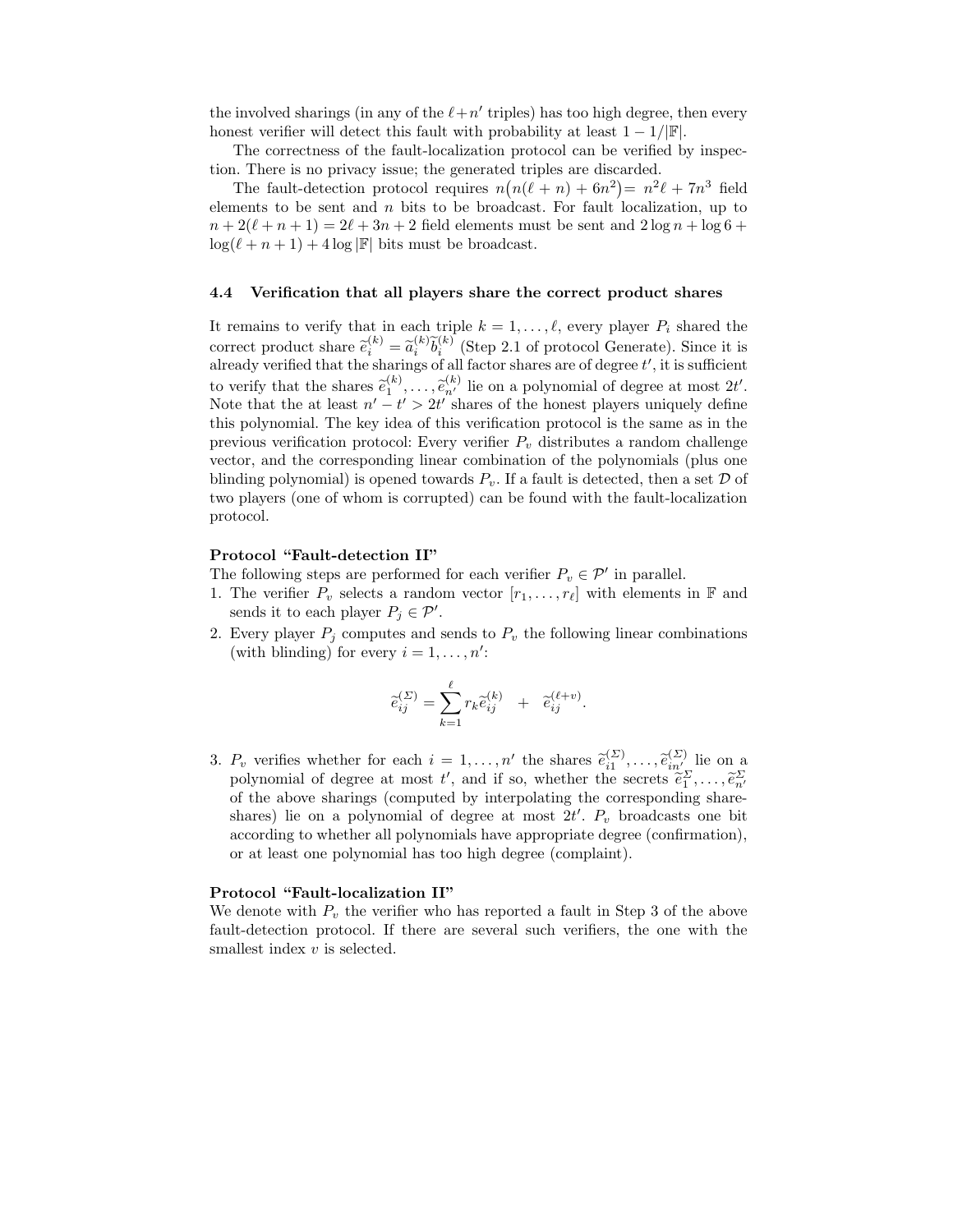- 4. If in Step 3, the degree of one of the second-level sharings  $\tilde{e}_{i1}^{(\Sigma)}, \ldots, \tilde{e}_{in'}^{(\Sigma)}$  was too high, then  $P_v$  applies error-correction to find the smallest index j such that  $\hat{e}_{ij}^{(\Sigma)}$  must be corrected. Since all sharings have been verified to have correct degree,  $P_v$  can conclude that  $P_j$  has sent the wrong value  $\tilde{e}_{ij}^{(\Sigma)}$ .  $P_v$ broadcasts the index j, and the set of players to be eliminated is  $\mathcal{D} = \{P_j, P_v\}$ (and the following steps need not be performed).
- 5. Every player  $P_i$  sends to  $P_v$  all his factor shares  $\tilde{a}_i^{(1)}, \ldots, \tilde{a}_i^{(\ell)}, \tilde{a}_i^{(\ell+v)}$  and  $\widetilde{b}_i^{(1)}, \ldots, \widetilde{b}_i^{(\ell)}, \widetilde{b}_i^{(\ell+v)}.$
- 6.  $P_v$  verifies for every  $k = 1, \ldots, \ell, \ell+v$  whether the shares  $\tilde{a}_1^{(k)}, \ldots, \tilde{a}_{n'}^{(k)}$  lie on a polynomial of degree  $t'$ . If not, then  $P_v$  applies error-correction and finds and broadcasts the (smallest) index j such that  $\tilde{a}_j^{(k)}$  must be corrected. The set of players to be eliminated is  $\mathcal{D} = \{P_j, P_v\}$ . The same verification is performed for the shares  $\tilde{b}_1^{(k)}, \ldots, \tilde{b}_{n'}^{(k)}$  for  $k = 1, \ldots, \ell, \ell + v$ .
- 7.  $P_v$  verifies for every  $i = 1, ..., n'$  whether the value  $\tilde{e}_i^{\Sigma}$  computed in Step 4 is correct, i.e., whether

$$
\widetilde{e}_i^{\Sigma} \stackrel{?}{=} \sum_{k=1}^{\ell} r_k \widetilde{a}_i^{(k)} \widetilde{b}_i^{(k)} \quad + \quad \widetilde{a}_i^{(\ell+v)} \widetilde{b}_i^{(\ell+v)}.
$$

This test will fail for at least one i, and  $P<sub>v</sub>$  broadcasts this index i. The players in  $\mathcal{D} = \{P_i, P_v\}$  are eliminated.

#### Analysis

The above fault-detection protocol always passes when all players are honest. If the degree of at least one of the involved sharings is higher than  $2t'$ , then every honest verifier will detect this fault with probability at least  $1-1/|F|$ . The correctness of the fault-localization protocol follows by inspection.

The fault-detection protocol requires  $n(n\ell + n^2) = n^2\ell + n^3$  elements to be sent, and n bits to be broadcast. The fault-localization protocol requires  $2n(\ell+1)$ field elements to be sent and  $\log n$  bits to be broadcast.

#### 4.5 Error probabilities and repetitive verifications

We first calculate the probability that a static adversary can introduce a bad triple into a block, without being detected. So assume that in a block, at least one triple is bad. This is detected by every honest player with probability  $1 1/|F|$ . Hence, the probability that no honest player detects (and reports) the inconsistency is at most  $\left| \mathbb{F} \right|^{-(n'-t')}$ . Once the bad block is detected, one corrupted player is eliminated. Hence the adversary can try t times to make pass a bad block, and the probability that (at least) one of these trials is not detected (and the protocol is disrupted) is at most  $\sum_{i=0}^{t-1} |F|^{-(n-t-i)} \leq (1/|F|)^{n-2t}$ .

If the adversary is adaptive, he can decide whether or not to corrupt the verifier after the challenge vector is known. Hence, a bad block passes the verification step if at least  $n' - t'$  of the challenge vectors cannot discover the fault, and this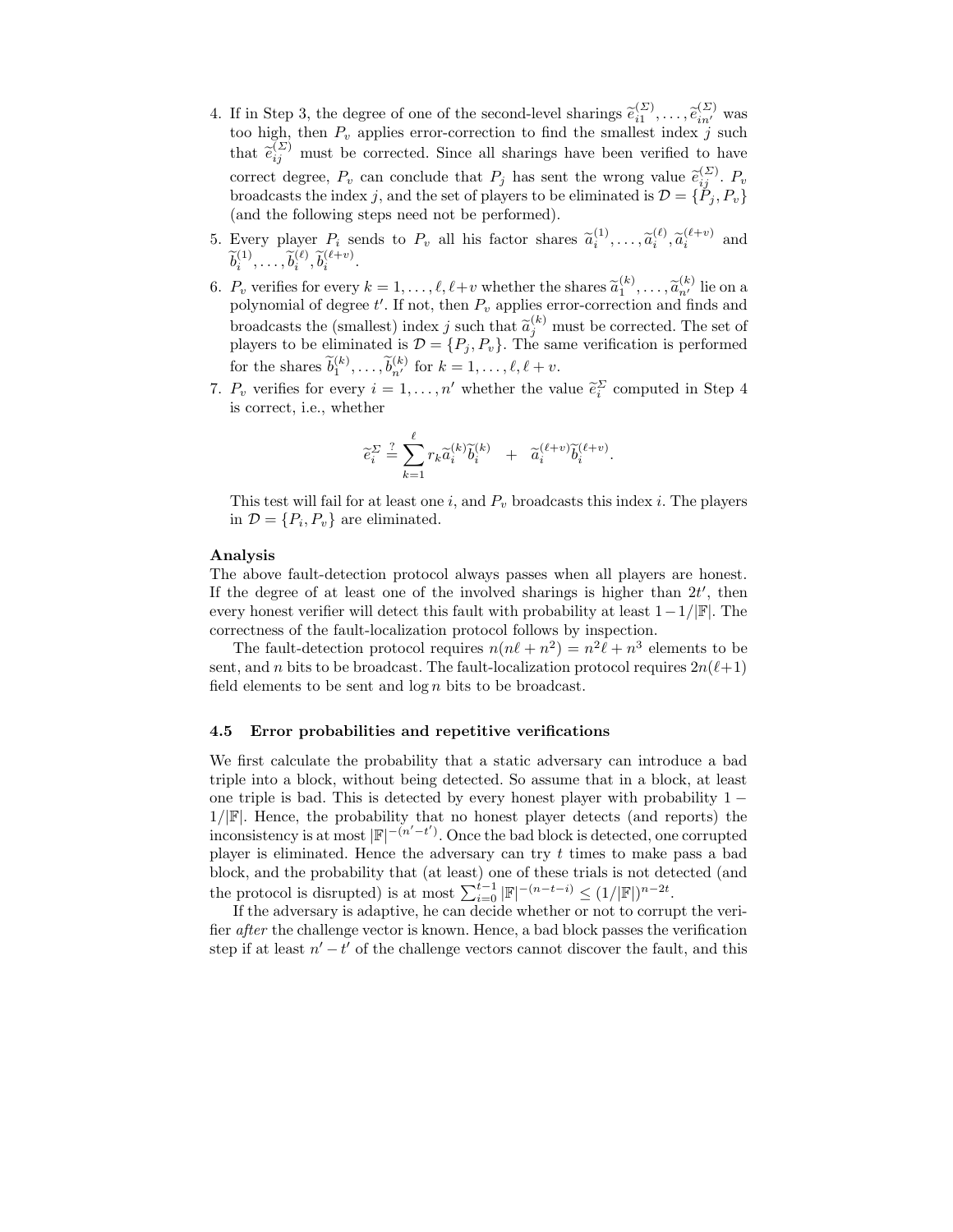happens with probability at most  $\sum_{i=0}^{t'} \binom{n'}{i}$  $\binom{n'}{i}(1-1/|\mathbb{F}|)^i(1/|\mathbb{F}|)^{n'-i} \leq (3/|\mathbb{F}|)^{n'-t'}.$ Again, the adversary can try t times to make pass a bad block, which results in an overall error probability of  $\sum_{i=0}^{t-1} (3/|\mathbb{F}|)^{n-t-i} \leq (3/|\mathbb{F}|)^{n-2t}$ .

If the above error probabilities are too high, they can further be decreased by simply repeating the fault-detection protocols (with new and independent blinding triples). By repeating the protocol  $k$  times, the error probability is lowered to  $(1/|\mathbb{F}|)^{k(n-2t)}$  (static case), respectively  $(3/|\mathbb{F}|)^{k(n-2t)}$  (adaptive case).

# 5 Computation Phase

The evaluation of the circuit is along the lines of the protocol of [Bea91a]. Slight modifications are needed because the degree  $t$  of the sharings and the upper bound  $t'$  on the number of cheaters need not be equal. Furthermore, special focus is given to the fact that in our protocol, also eliminated players must be able to give input to and receive output from the computation.

From the preparation phase, we have m random triples  $(a^{(i)}, b^{(i)}, c^{(i)})$  with  $c^{(i)} = a^{(i)}b^{(i)}$ , where the sharings are of degree t among the set  $\mathcal{P}'$  of players. The number of corrupted players in  $\mathcal{P}'$  is at most t' with  $2t' < n' - t$ , where  $n' = |\mathcal{P}'|$ . This is sufficient for efficient computation of the circuit.

#### 5.1 Input sharing

First, every player who has input secret-shares it (with degree  $t$ ) among the set  $P'$  of players. We use the verifiable secret-sharing protocol of [BGW88] (with perfect security), with a slight modification to support  $t \neq t'$ . The dealer is denoted by P, and the secret to be shared by s. We do not assume that  $P \in \mathcal{P}'$ (neither  $P \in \mathcal{P}$ ).

- 1. The dealer P selects at random a polynomial  $f(x, y)$  of degree t in both variables, with  $p(0,0) = s$ , and sends the polynomials  $f_i(x) = f(\alpha_i, x)$  and  $g_i(x) = p(x, \alpha_i)$  to player  $P_i$  for  $i = 1, \ldots, n'$ .
- 2. Every player  $P_i \in \mathcal{P}'$  sends to  $P_j$  for  $j = i + 1, ..., n'$  the values  $f_i(\alpha_j)$  and  $g_i(\alpha_j)$ .
- 3. Every player  $P_i$  broadcasts one bit according to whether all received values are consistent with the polynomials  $f_i(x)$  and  $g_i(x)$  (confirmation) or not (complaint).
- 4. If no player has broadcast a complaint, then the secret-sharing is finished, and the share of player  $P_i$  is  $f_i(0)$ . Otherwise, every player  $P_i$  who has complaint broadcasts a bit vector of length  $n'$ , where a 1-bit in position i means that one of the values received from  $P_i$  was not consistent with  $f_i(x)$  or  $g_i(x)$ . The dealer P must answer all complaints by broadcasting the correct values  $f(\alpha_i, \alpha_j)$  and  $f(\alpha_j, \alpha_i)$ .
- 5. Every player  $P_i$  checks whether the values broadcast by the dealer in Step 4 are consistent with his polynomials  $f_i(x)$  and  $g_i(x)$ , and broadcasts either a confirmation or an accusation. The dealer  $P$  answers every accusation by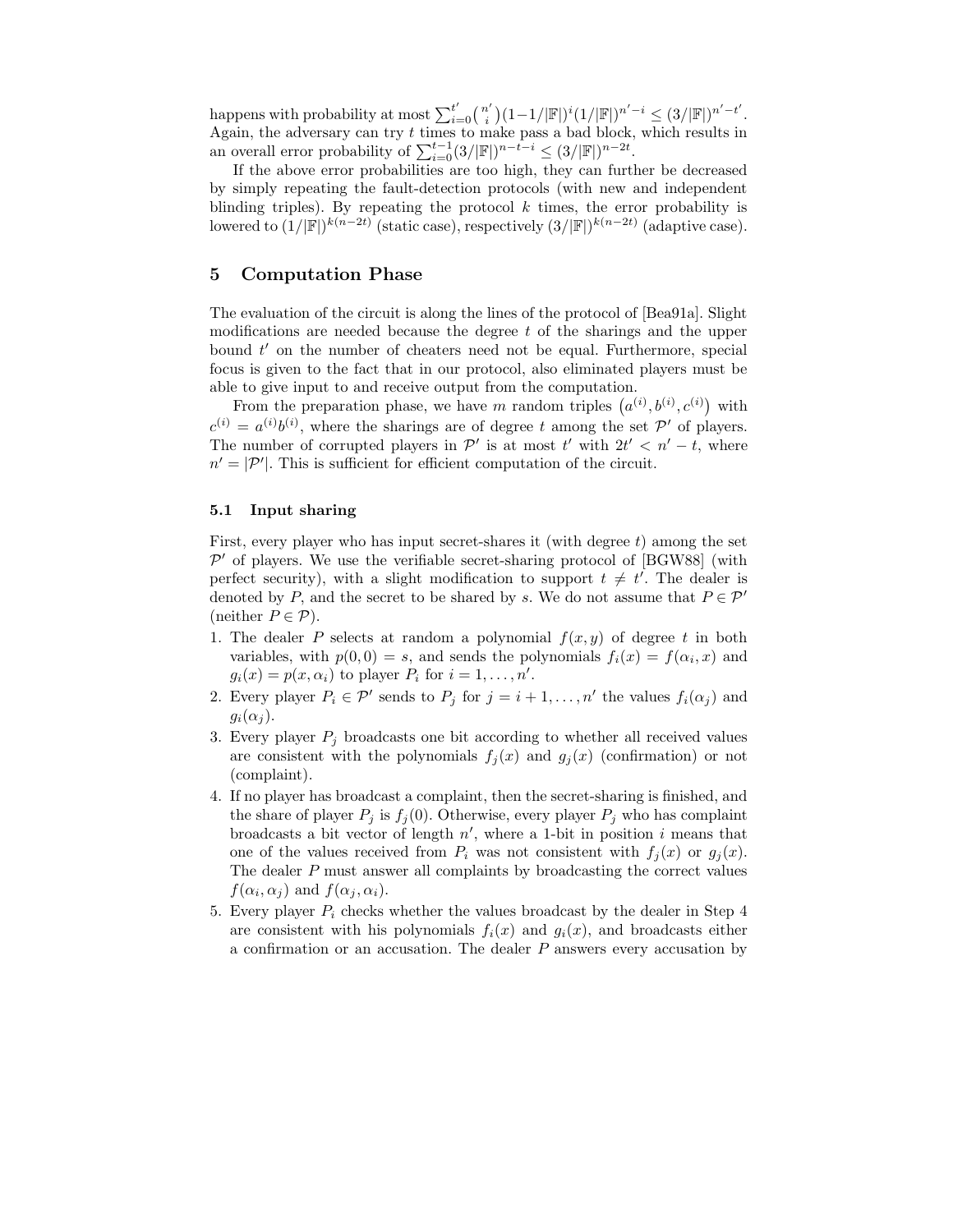broadcasting both polynomials  $f_i(x)$  and  $g_i(x)$  of the accusing player  $P_i$ , and  $P_i$  replaces his polynomials by the broadcast ones.

- 6. Every player  $P_i$  checks whether the polynomials broadcast by the dealer in Step 5 are consistent with his polynomials  $f_i(x)$  and  $g_i(x)$ , and broadcasts either a confirmation or an accusation.
- 7. If in Steps 5 and 6, there are in total at most  $t'$  accusations, then every player  $P_i$  takes  $f_i(0)$  as his share of s. Otherwise, clearly the dealer is faulty, and the players take a default sharing (e.g., the constant sharing of 0).

It is clear that an honest player never accuses an honest dealer. On the other hand, if there are at most  $t'$  accusations, then the polynomials of at least  $n'-2t' > t$  honest players are consistent, and these polynomials uniquely define the polynomial  $f(x, y)$  with degree t. Hence, the polynomials of all honest players are consistent, and their shares  $f_1(0), \ldots, f_{n'}(0)$  lie on a polynomial of degree t.

This protocol communicates  $3n^2$  field elements, and it broadcasts n bits (in the best case), respectively  $n^2 + 3n + 2t^2 \log |\mathbb{F}|$  bits (in the worst case).

#### 5.2 Evaluation of the circuit

The circuit is evaluated gate by gate. Linear gates can be evaluated without any communication due to the linearity of the used sharing. Multiplication gates are evaluated according to [Bea91a]: Assume that the factors x and y are t-shared among the players. Furthermore, a t-shared triple  $(a, b, c)$  with  $c = ab$  is used. The product  $xy$  can be written as follows:

$$
xy = ((x - a) + a)((y - b) + b) = ((x - a)(y - b)) + (x - a)b + (y - b)a + c.
$$

The players in  $\mathcal{P}'$  reconstruct the differences  $d_x = x - a$  and  $d_y = y - b$ . This reconstruction is possible because  $2t' < n' - t$  (e.g., see [BW86]). Note that reconstructing these values does not give any information about x or  $y$ , because  $a$  and  $b$  are random. Then, the following equation holds:

$$
xy = d_x d_y + d_x b + d_y a + c.
$$

This equation is linear in  $a, b$ , and  $c$ , and we can compute linear combinations on shared values without communication. This means that the players can compute the above linear combination on their respective shares of x and y and they receive a t-sharing of the product xy. More details can be found in [Bea91a].

This multiplication protocol requires two secret-reconstructions per multiplication gate. Secret-reconstruction requires every player in  $\mathcal{P}'$  to send his share to every other player (who then applies error-correction to the received shares and interpolates the secret). The communication costs per multiplication gate are hence  $2n^2$ . Broadcast is not needed.

#### 5.3 Output reconstruction

Any player P can receive output (not only players in  $\mathcal{P}'$  or in  $\mathcal{P}$ ). In order to reconstruct a shared value x towards player  $P$ , every player in  $P'$  sends his share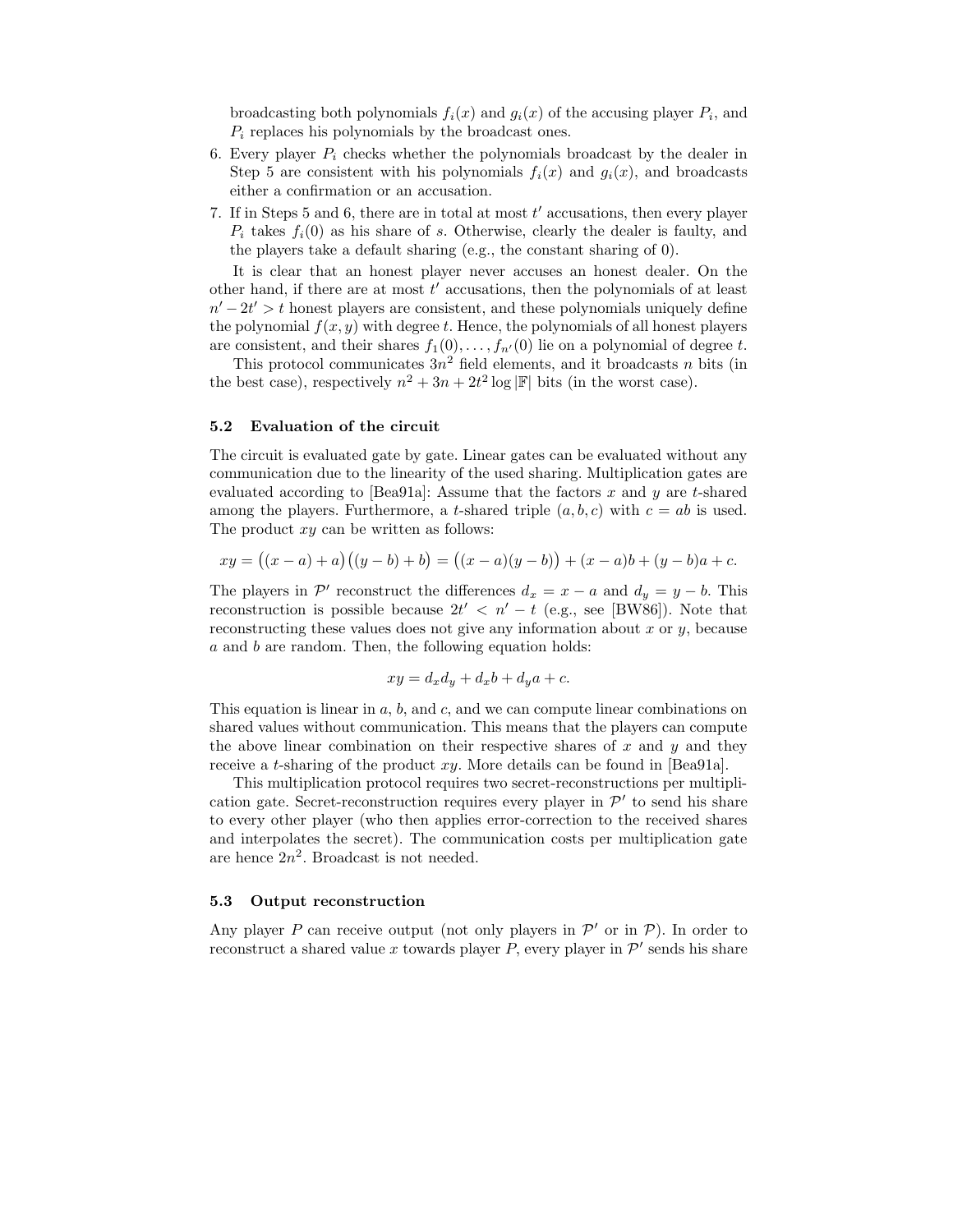of  $x$  to  $P$ , who then applies error-correction and interpolation to compute the output x. In the error-correction procedure, up to  $(n'-t-1)/2 \geq t'$  errors can be corrected (e.g., see [BW86]).

Reconstructing one value requires  $n$  field elements of communication, and no broadcast.

#### 5.4 Probabilistic functions

The presented protocol is for deterministic functions only. In order to capture probabilistic functions, one can generate one (or several) blocks with single values  $a^{(i)}$  only (with simplified verification), and use these values as shared randomness.

Alternatively, but somewhat wastefully, one just picks the value  $a^{(i)}$  from a shared triple  $(a^{(i)}, b^{(i)}, c^{(i)})$ , and discards the rest of the triple. Then, m denotes the number of multiplication gates plus the number of "randomness gates".

#### 5.5 On-going computations

In an on-going computation, inputs and outputs can be given and received at any time during the computation, not only at the beginning and at the end. Furthermore, it might even not be specified beforehand which function will be computed. An example of an on-going computation is the simulation of a fair stock market.

In contrast to the protocol of [HMP00], the proposed protocol can easily be extended to capture the scenario of on-going computations. First, the players generate  $\ell$  triples  $(a, b, c)$  with  $c = ab$ , and perform the computation until all triples are exhausted. Then, a new block of  $\ell$  triples is generated, and so on.

# 6 Complexity Analysis

A detailed complexity analysis is given in Appendix A. Here we summarize the most important results: Let n denote the number of players,  $\mathbb F$  the field over which the function (circuit) is defined,  $m$  the number of multiplication gates in the circuit,  $C_d$  the depth of the circuit,  $n<sub>I</sub>$  the number of inputs and  $n<sub>O</sub>$ the number of outputs of the function. Evaluating this circuit securely with respect to an active adversary corrupting any  $t < n/3$  of the players is possible with communicating  $14mn^2 + \mathcal{O}(n_1 n^4 + n_0 n + n^4)$  field elements. The number of communication rounds is  $C_d + \mathcal{O}(n^2)$ . All complexities include the costs for simulating broadcast. If the field  $\mathbb F$  is too small (and the resulting error probability is too high), then fault-detection protocols are repeated, and the overall communication complexity increases accordingly.

This complexity should be compared with the complexity of the most efficient protocols. In the secure-channels model, the most efficient protocol for unconditionally secure multi-party protocols [HMP00] requires  $\mathcal{O}(mn^3)$  field elements in  $\mathcal{O}(C_d + n^2)$  rounds (where both hidden constants are slightly higher than ours).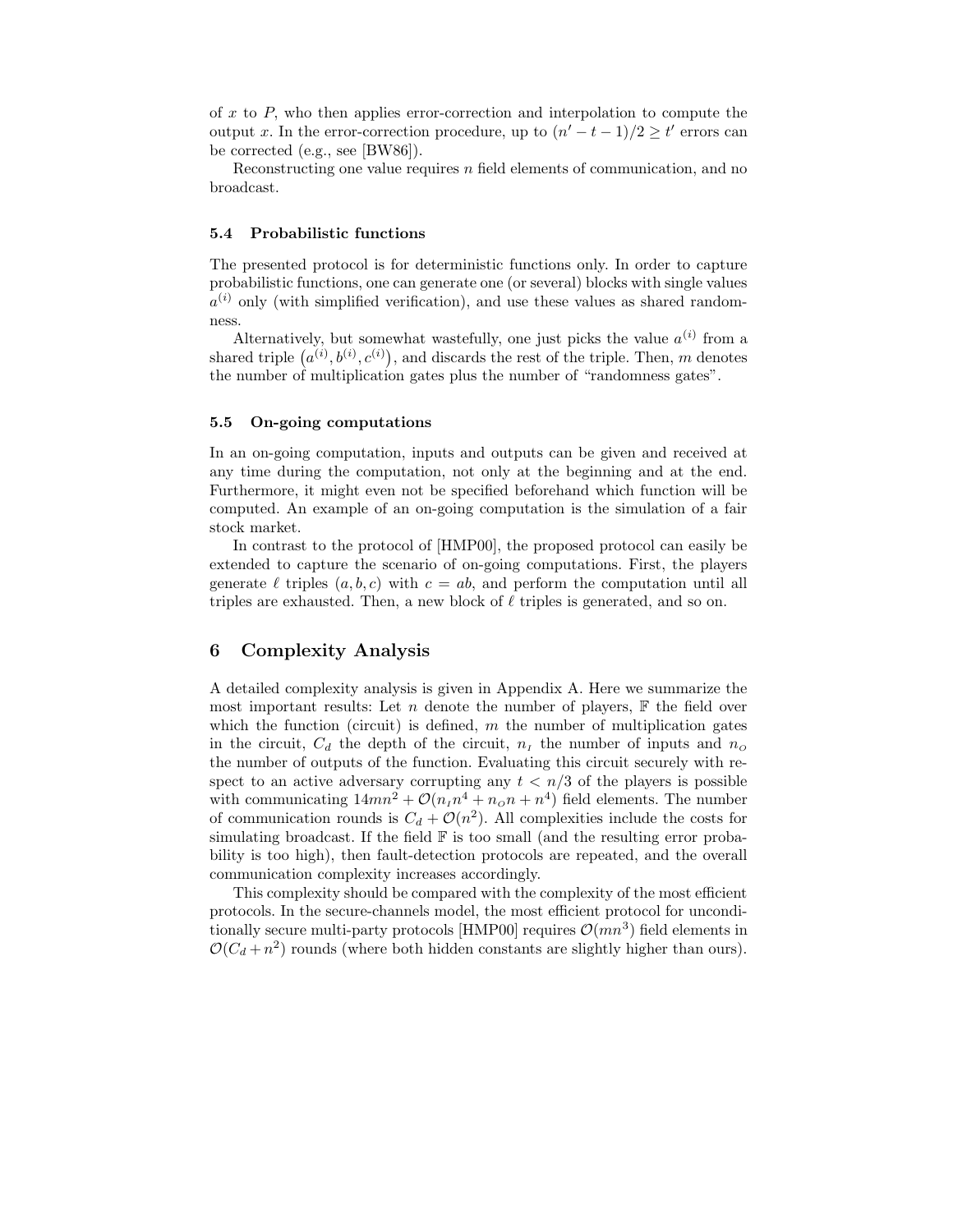For completeness, we also compare the complexity of our protocol with the complexity of the most efficient protocol for the cryptographic model [CDN01]. This protocol requires a communication complexity of  $\mathcal{O}(mn^3)$  field elements in  $\mathcal{O}(C_d n)$  rounds. The high round complexity results from the fact that the protocol invokes a broadcast sub-protocol for each multiplication gate. The most efficient broadcast protocols require  $\mathcal{O}(n)$  rounds. Constant-round broadcast protocols are known [FM88], but they have higher communication complexities and would results in a communication complexity of  $\mathcal{O}(mn^5)$  field elements.

Finally, we compare the protocol with the most efficient known protocol for passive security, namely [BGW88] with the simplification of [GRR98]. This protocol communicates  $mn^2 + \mathcal{O}(n_1 n + n_0 n)$  field elements. Hence, for large enough circuits, robustness can be achieved with a communication overhead factor of about 14.

# 7 Conclusions and Open Problems

We have presented a protocol for secure multi-party computation unconditionally secure against an active adversary which is (up to a small constant factor) as efficient as protocols with passive security. The protocol provides some (arbitrarily small) probability of error. Note that due to the player-elimination technique, this error-probability does not grow with the length of the protocol (like in all previous MPC protocols with error probability), but only in the upper bound  $t$ of the number of corrupted players.

It remains open whether quadratic complexity can also be achieved in other models. In the unconditional model with perfect security, the most efficient protocol requires communication of  $\mathcal{O}(n^3)$  field elements per multiplication gate [HMP00]. In the unconditional model with broadcast (with small error probability), the most efficient protocol requires  $\mathcal{O}(n^4)$  field elements to be broadcast per multiplication gate [CDD<sup>+</sup>99,Feh00]. In the cryptographic model (where up to  $t < n/2$  of the players may be corrupted), the most efficient protocol requires communication of  $\mathcal{O}(n^3)$  field elements (and  $\mathcal{O}(n)$  rounds!) per multiplication gate [CDN01]. A very recent result for Boolean circuits achieves essentially the same communication complexity per multiplication, but in a constant number of rounds for the whole circuit [DN01].

Also, it would be interesting to combine the techniques of this paper with the techniques of papers with protocols that require a constant number of rounds only (but have a high communication complexity), to achieve a multi-party protocol which has both low communication complexity and very low round complexity.

Furthermore, the presented protocol is for the synchronous model. Some realworld networks appear to be more appropriately modeled by the asynchronous model, and the protocol must be adapted for this setting. It seems that this can be done along the lines of [BCG93,Can95,SR00].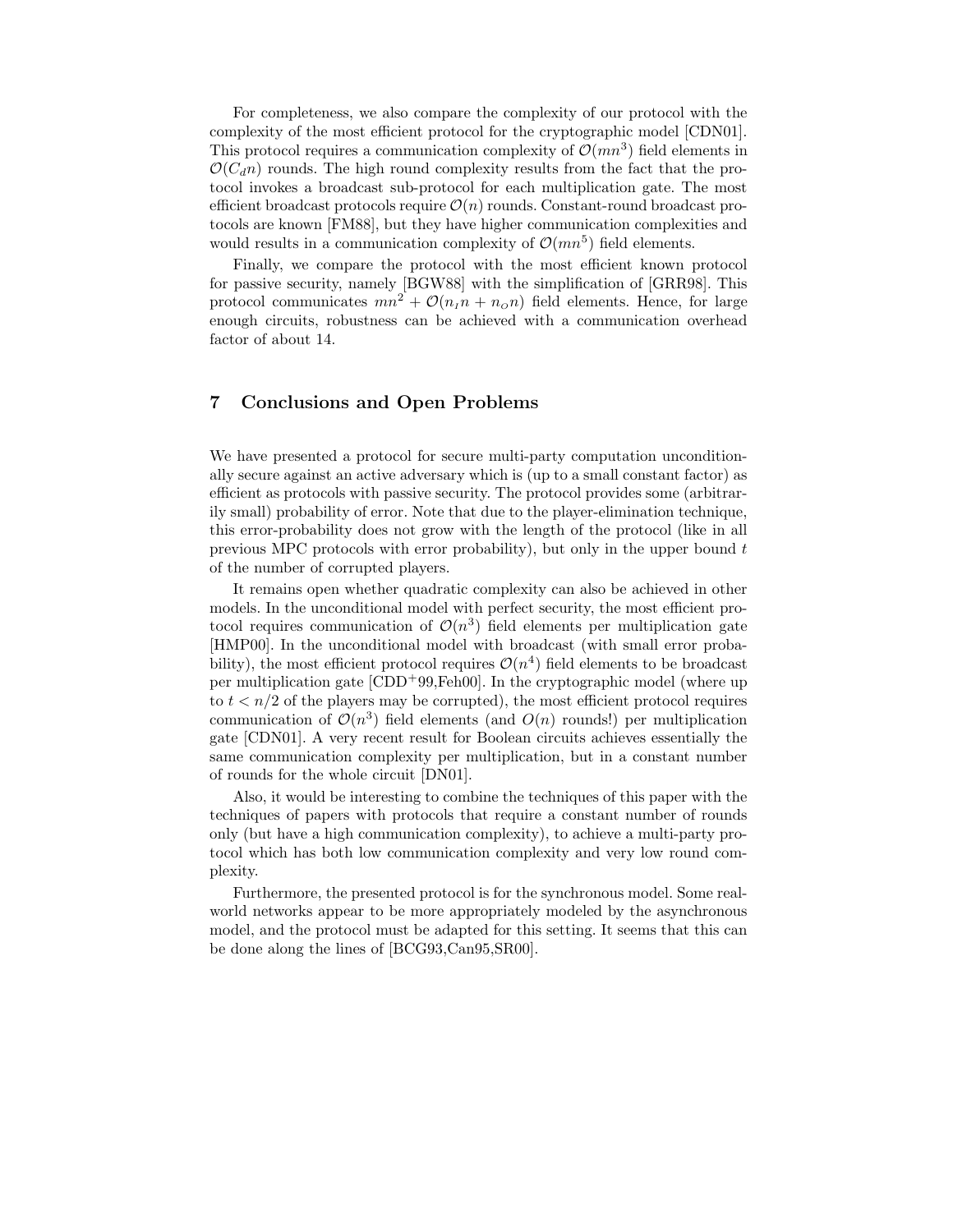Finally, it would be interesting to have a proof that quadratic complexity is optimal for passive security. This would immediately imply that the protocol of this paper is optimally efficient (up to a constant factor).

## 8 Acknowledgments

We would like to thank Serge Fehr and Matthias Fitzi for many fruitful discussions, and the anonymous referees for their helpful comments.

# References

- [BB89] J. Bar-Ilan and D. Beaver. Non-cryptographic fault-tolerant computing in a constant number of rounds of interaction. In Proc. 8th ACM Symposium on Principles of Distributed Computing (PODC), pp. 201–210, Aug. 1989.
- [BCG93] M. Ben-Or, R. Canetti, and O. Goldreich. Asynchronous secure computation. In Proc. 25th ACM Symposium on the Theory of Computing (STOC), pp. 52–61, 1993.
- [Bea91a] D. Beaver. Efficient multiparty protocols using circuit randomization. In Advances in Cryptology — CRYPTO '91, volume 576 of Lecture Notes in Computer Science, pp. 420–432, 1991.
- [Bea91b] D. Beaver. Secure multiparty protocols and zero-knowledge proof systems tolerating a faulty minority. Journal of Cryptology, pp. 75–122, 1991.
- [BW86] E. R. Berlekamp and L. Welch. Error correction of algebraic block codes. US Patent Number 4,633,470, 1986.
- [BFKR90] D. Beaver, J. Feigenbaum, J. Kilian, and P. Rogaway. Security with low communication overhead. In Advances in Cryptology — CRYPTO '90, volume 537 of Lecture Notes in Computer Science. Springer-Verlag, 1990.
- [BGP89] P. Berman, J. A. Garay, and K. J. Perry. Towards optimal distributed consensus (extended abstract). In Proc. 21st ACM Symposium on the Theory of Computing (STOC), pp. 410–415, 1989.
- [BGW88] M. Ben-Or, S. Goldwasser, and A. Wigderson. Completeness theorems for non-cryptographic fault-tolerant distributed computation. In Proc. 20th ACM Symposium on the Theory of Computing (STOC), pp. 1–10, 1988.
- [Can95] R. Canetti. Studies in Secure Multiparty Computation and Applications. PhD thesis, Weizmann Institute of Science, Rehovot 76100, Israel, June 1995.
- [CCD88] D. Chaum, C. Crépeau, and I. Damgård. Multiparty unconditionally secure protocols (extended abstract). In Proc. 20th ACM Symposium on the Theory of Computing (STOC), pp. 11–19, 1988.
- [CDD<sup>+</sup>99] R. Cramer, I. Damgård, S. Dziembowski, M. Hirt, and T. Rabin. Efficient multiparty computations secure against an adaptive adversary. In Advances in Cryptology — EUROCRYPT '99, volume 1592 of Lecture Notes in Computer Science, pp. 311–326, 1999.
- [CDN01] R. Cramer, I. Damgård, and J. B. Nielsen. Multiparty computation from threshold homomorphic encryption. In Advances in Cryptology  $-$  EURO-CRYPT '01, volume 2045 of Lecture Notes in Computer Science, pp. 280– 300, 2001.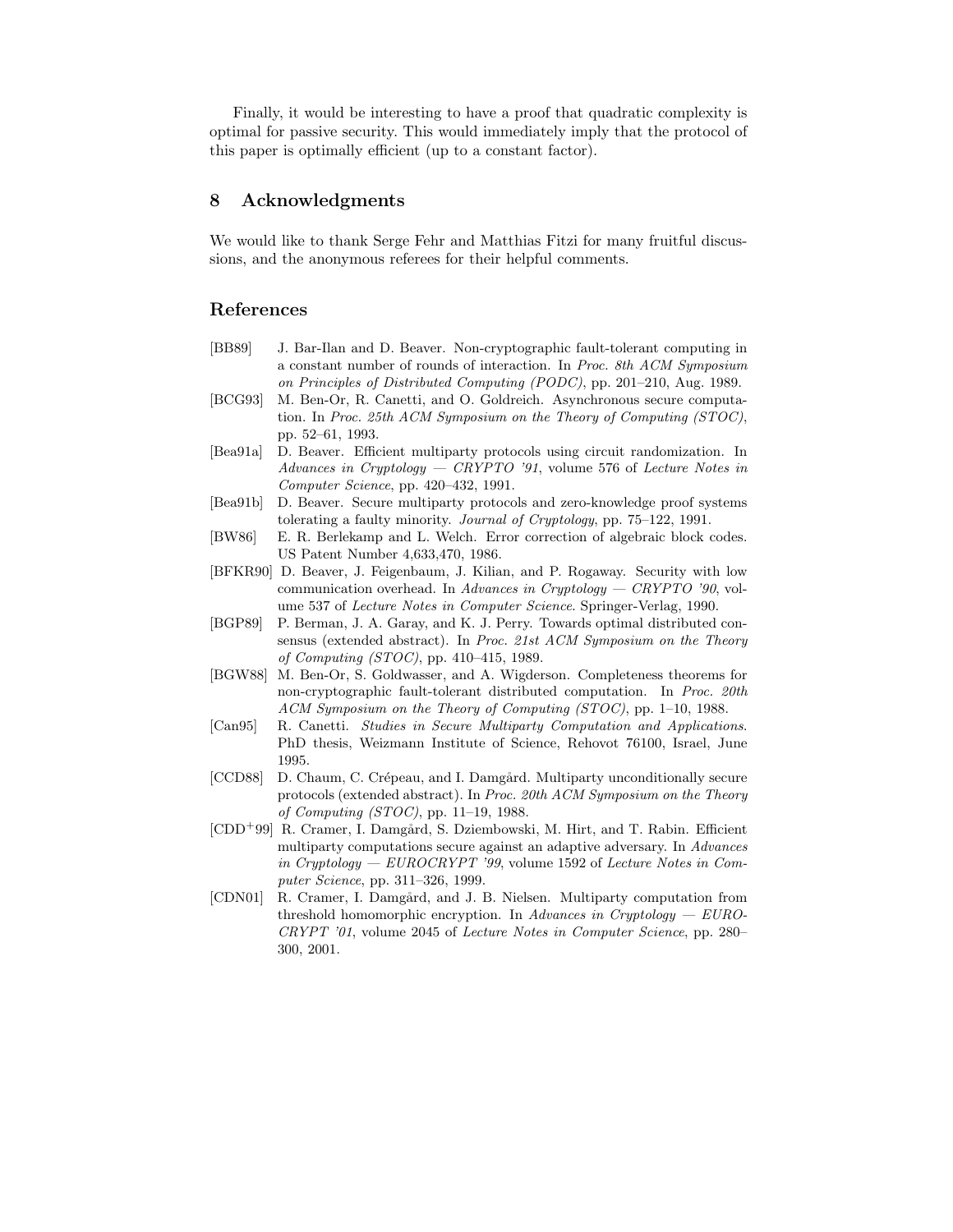- [DN01] I. Damgård and J. B. Nielsen. An efficient pseudo-random generator with applications to public-key encryption and constant-round multiparty computation. Manuscript, May 2001.
- [Feh00] Serge Fehr. Personal communications, 2000.
- [FKN94] U. Feige, J. Kilian, and M. Naor. A minimal model for secure computation. In Proc. 26th ACM Symposium on the Theory of Computing (STOC), pp. 554–563, 1994.
- [FM88] P. Feldman and S. Micali. Optimal algorithms for Byzantine agreement. In Proc. 20th ACM Symposium on the Theory of Computing (STOC), pp. 148–161, 1988.
- [FY92] M. K. Franklin and M. Yung. Communication complexity of secure computation. In Proc. 24th ACM Symposium on the Theory of Computing (STOC), pp. 699–710, 1992.
- [GMW87] O. Goldreich, S. Micali, and A. Wigderson. How to play any mental game  $\sim$  a completeness theorem for protocols with honest majority. In Proc. 19th ACM Symposium on the Theory of Computing (STOC), pp. 218–229, 1987.
- [GRR98] R. Gennaro, M. O. Rabin, and T. Rabin. Simplified VSS and fasttrack multiparty computations with applications to threshold cryptography. In Proc. 17th ACM Symposium on Principles of Distributed Computing  $(PODC)$ , pp. 101–111, 1998.
- [HMP00] M. Hirt, U. Maurer, and B. Przydatek. Efficient secure multi-party computation. In T. Okamoto, editor, Advances in Cryptology — ASIACRYPT '00, volume 1976 of Lecture Notes in Computer Science, pp. 143–161. Springer-Verlag, Dec. 2000.
- [IK00] Y. Ishai and E. Kushilevitz. Randomizing polynomials: A new representation with applications to round-efficient secure computation. In Proc.  $41st$ IEEE Symposium on the Foundations of Computer Science (FOCS), Oct. 2000.
- [RB89] T. Rabin and M. Ben-Or. Verifiable secret sharing and multiparty protocols with honest majority. In Proc. 21st ACM Symposium on the Theory of Computing (STOC), pp. 73–85, 1989.
- [Sha79] A. Shamir. How to share a secret. Communications of the ACM, 22:612–613, 1979.
- [SR00] K. Srinathan and C. P. Rangan. Efficient asynchronous secure multiparty distributed computation. In Indocrypt 2000, volume 1977 of Lecture Notes in Computer Science, Dec. 2000.
- [Yao82] A. C. Yao. Protocols for secure computations. In Proc. 23rd IEEE Symposium on the Foundations of Computer Science (FOCS), pp. 160–164. IEEE, 1982.

# A Detailed Complexity Analysis

We summarize the complexities of all involved sub-protocols. For each subprotocol, we indicate both the message complexity (MC, in communicated field elements) and the broadcast complexity (BC, in bits) of the protocol involved once, and specify how often the protocol is called at least (when no adversary is present) and at most (when the corrupted players misbehave in the most effective way). The complexity of the verifiable secret-sharing protocol of [BGW88],